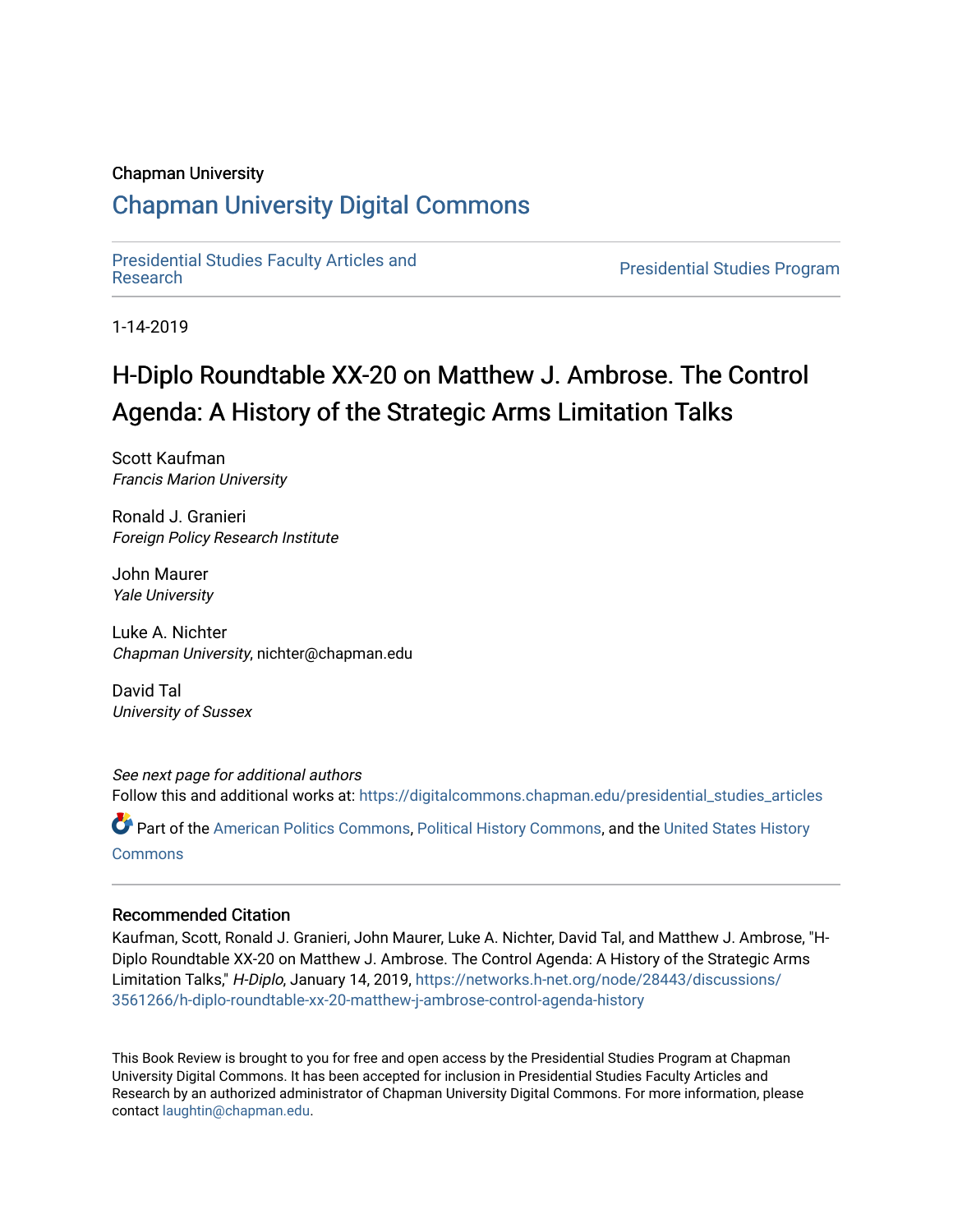### H-Diplo Roundtable XX-20 on Matthew J. Ambrose. The Control Agenda: A History of the Strategic Arms Limitation Talks

#### **Comments**

This review was originally published on [H-Diplo](https://networks.h-net.org/node/28443/discussions/3561266/h-diplo-roundtable-xx-20-matthew-j-ambrose-control-agenda-history).

#### Creative Commons License



This work is licensed under a [Creative Commons Attribution-Noncommercial-No Derivative Works 3.0](https://creativecommons.org/licenses/by-nc-nd/3.0/) [License](https://creativecommons.org/licenses/by-nc-nd/3.0/).

#### Copyright

The authors

#### Authors

Scott Kaufman, Ronald J. Granieri, John Maurer, Luke A. Nichter, David Tal, and Matthew Ambrose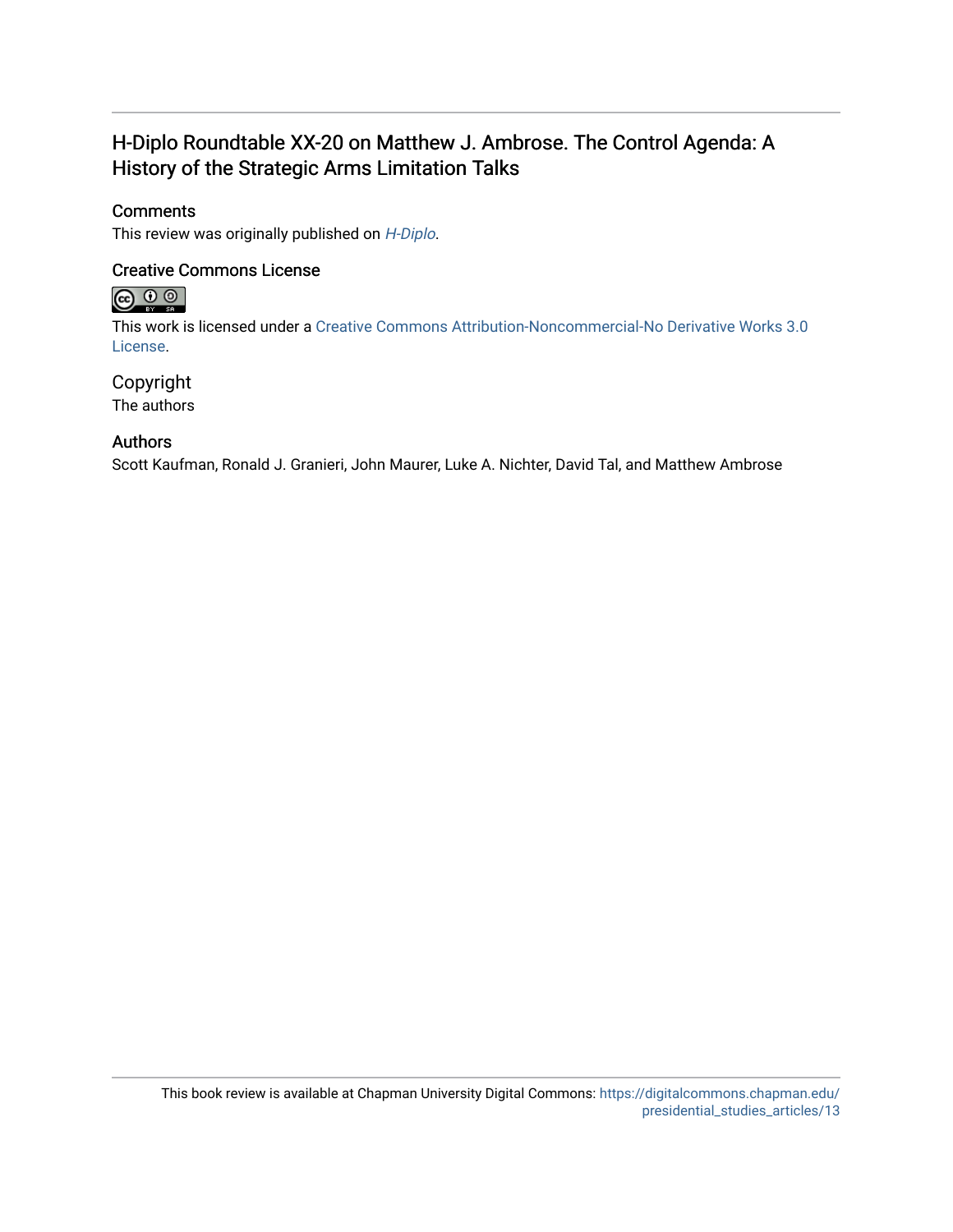## **[H-Diplo Roundtable XX-20 on Matthew J. Ambrose. The](https://networks.h-net.org/node/28443/discussions/3561266/h-diplo-roundtable-xx-20-matthew-j-ambrose-control-agenda-history) [Control Agenda: A History of the Strategic Arms Limitation](https://networks.h-net.org/node/28443/discussions/3561266/h-diplo-roundtable-xx-20-matthew-j-ambrose-control-agenda-history) [Talks](https://networks.h-net.org/node/28443/discussions/3561266/h-diplo-roundtable-xx-20-matthew-j-ambrose-control-agenda-history)**

Discussion published by George Fujii on Monday, January 14, 2019



Roundtable Editors: Thomas Maddux and Diane Labrosse Roundtable and Web Production Editor: George Fujii

Introduction by Scott Kaufman

**Matthew J. Ambrose.** *The Control Agenda: A History of the Strategic Arms Limitation Talks***.** Ithaca: Cornell University Press, 2018. ISBN: 978-1-5017-1374-3 2 (hardcover, \$45.00).

URL:<http://www.tiny.cc/Roundtable-XX-20>

#### **Contents**

[Introduction by Scott Kaufman, Francis Marion University](#page-3-0) [Review by Ronald J. Granieri, Foreign Policy Research Institute](#page-6-0) [Review by John Maurer, Yale University](#page-10-0) [Review by Luke A. Nichter, Texas A&M University–Central Texas](#page-13-0)

Citation: George Fujii. *H-Diplo Roundtable XX-20 on Matthew J. Ambrose. The Control Agenda: A History of the Strategic Arms Limitation Talks*. H-Diplo. 01-14-2019.

https://networks.h-net.org/node/28443/discussions/3561266/h-diplo-roundtable-xx-20-matthew-j-ambrose-control-agenda-history Licensed under a Creative Commons Attribution-Noncommercial-No Derivative Works 3.0 United States License.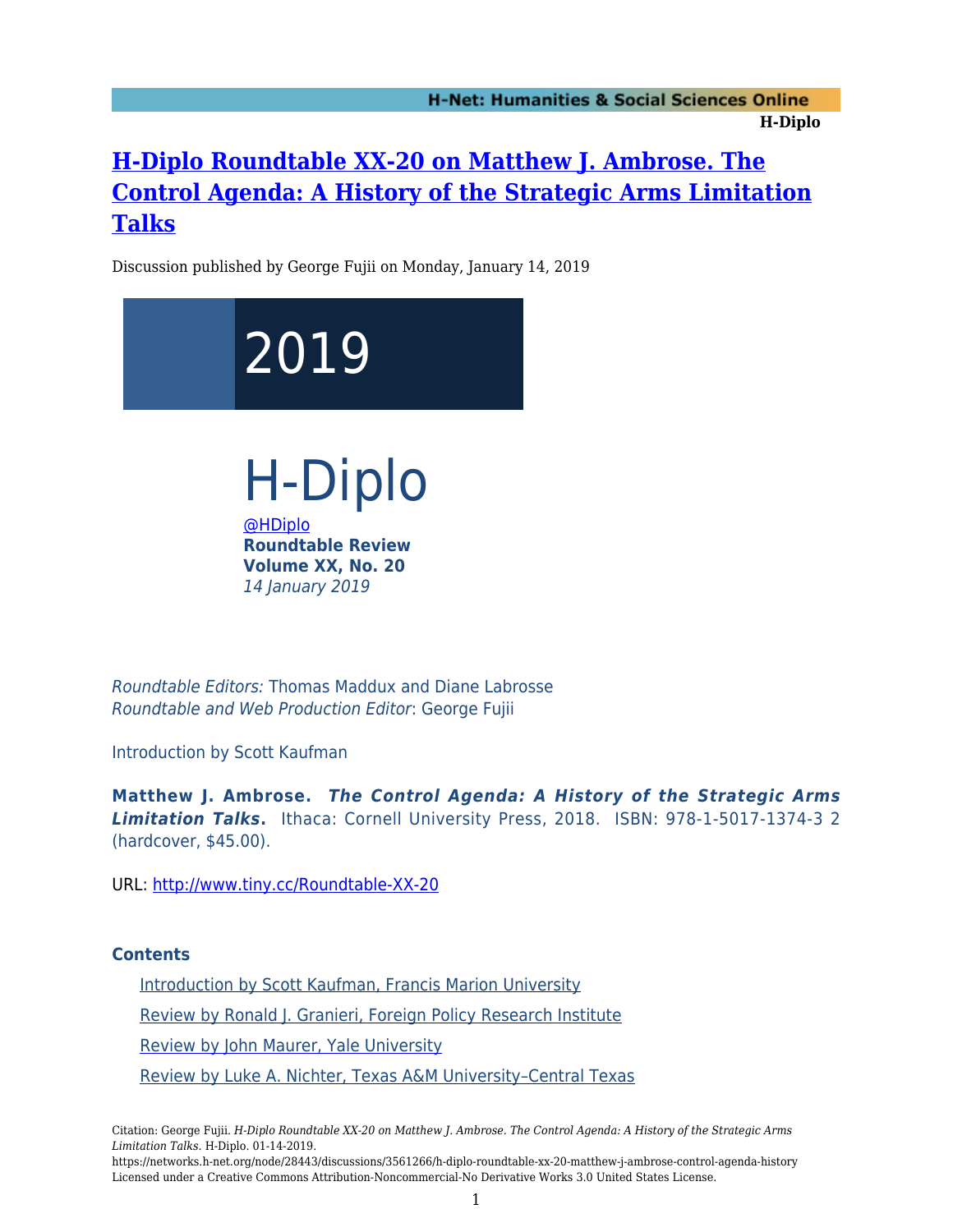[Review by David Tal, University of Sussex](#page-18-0)

[Author's Response by Matthew Ambrose, U.S. Government Accountability Office](#page-21-0)

#### **© 2019 The Authors.**

<span id="page-3-0"></span>[Creative Commons Attribution-NonCommercial-NoDerivs 3.0 United States License](https://creativecommons.org/licenses/by-nc-nd/3.0/us/). Introduction by Scott Kaufman, Francis Marion University

<span id="page-3-2"></span><span id="page-3-1"></span>The 1970s, the decade once referred to as "lost," [\[1\]](#page-26-0) during which, in the words of Bruce Carroll, "It seemed like nothing happened," [\[2\]](#page-26-1) have undergone a much-needed reassessment. Because much of the primary documentation related to U.S. foreign policy was classified, the first monographs to take that second look at the seventies focused primarily on domestic matters. [\[3\]](#page-26-2) The declassification process, including the publication of volumes of *Foreign Relations of the United States* for the Richard Nixon, Gerald Ford, and Jimmy Carter administrations, has allowed scholars to expand the historiography of the seventies to America's diplomacy. [\[4\]](#page-27-0) Matthew Ambrose's *The Control Agenda* is part of that

<span id="page-3-4"></span><span id="page-3-3"></span>trend.

Ambrose offers an overview of U.S. arms control policy from the late 1960s until the early 1980s, focusing on the Strategic Arms Limitation Talks (SALT). Because this effort was led by top-level U.S. officials (and their counterparts in the Soviet Union) it is they who draw the author's greatest attention. Tracing the genesis of SALT to the Lyndon Johnson administration, he follows the talks to the signing and ratification of the first SALT agreement in 1972, the attempt by the Ford and Carter administrations to achieve SALT II, and the tabling of the second SALT agreement following the Soviet invasion of Afghanistan in 1979. Yet despite the failure to ratify it, SALT II influenced the Intermediate Nuclear Forces (INF) negotiations during the Ronald Reagan administration. It was only with the collapse of those talks in 1983 that the SALT process came to an end and the United States adopted a new foundation for its arms control initiatives.

The four reviewers in this roundtable are unanimous that Ambrose's book is well-written and researched. Ambrose "takes a highly technical, complex subject," writes Luke Nichter, "and makes it palatable for a more general readership." John Maurer declares the monograph "an important contribution to the history of the Cold War," while David Tal

Citation: George Fujii. *H-Diplo Roundtable XX-20 on Matthew J. Ambrose. The Control Agenda: A History of the Strategic Arms Limitation Talks*. H-Diplo. 01-14-2019.

https://networks.h-net.org/node/28443/discussions/3561266/h-diplo-roundtable-xx-20-matthew-j-ambrose-control-agenda-history Licensed under a Creative Commons Attribution-Noncommercial-No Derivative Works 3.0 United States License.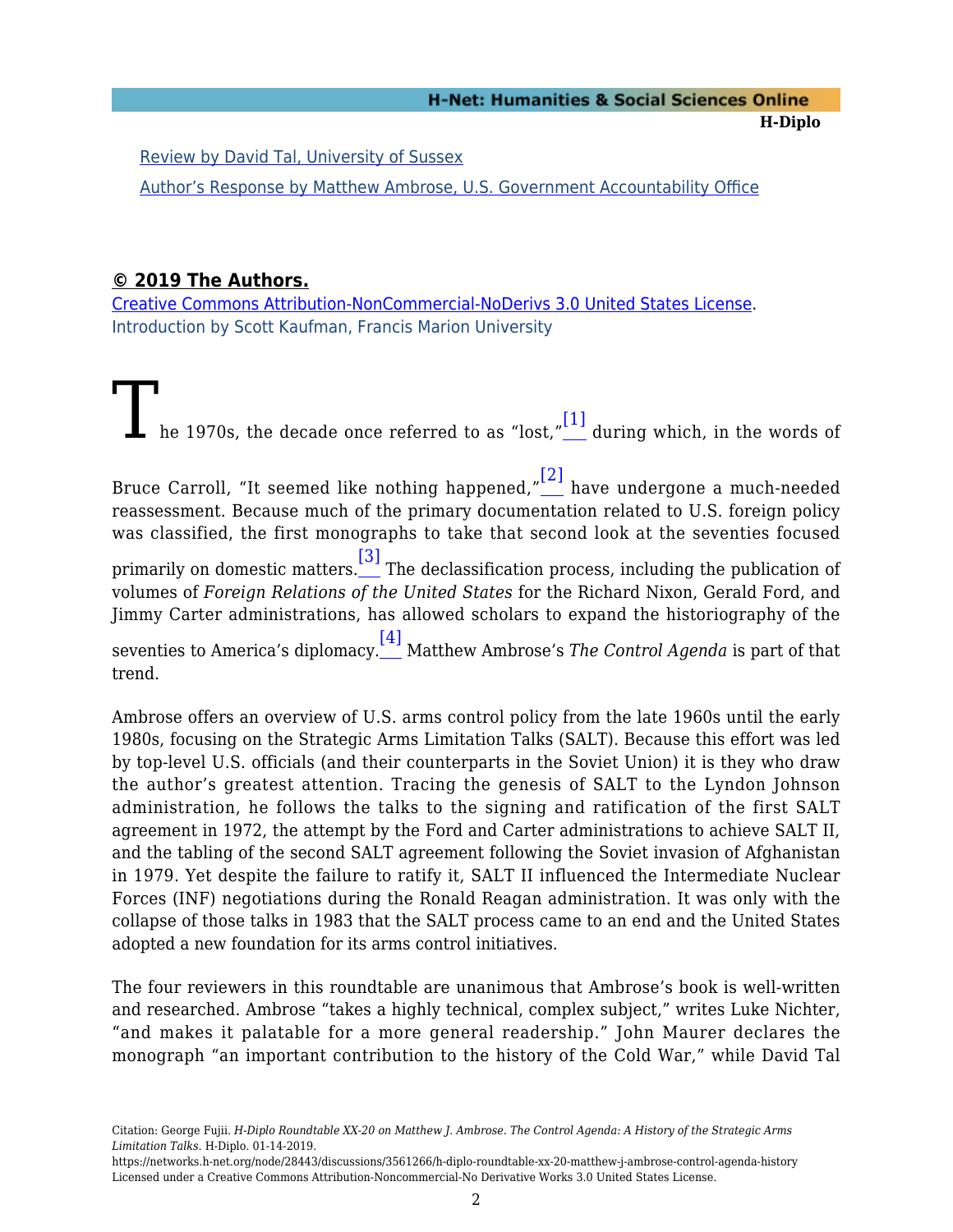refers to it as "finely articulated." Both Maurer and Ronald Granieri cite Ambrose's use of recently-declassified materials in telling the story of SALT. Although they point to the fact that Ambrose covers a lengthy time period in only about 220 pages of text, the reviewers believe this does not detract from the book's value. The "broad brush strokes" on which Ambrose relies, comments Tal, means one finds "more forest here than trees – and that is not necessarily a bad thing."

But there is forest, and here too the reviewers find much to praise. Both Maurer and Granieri note that there was a close relationship between the SALT process on the one hand, and domestic politics and public opinion on the other, though Nichter would have liked to have seen more on this score. Readers will find particularly rich details on the negotiations during the Carter years, Maurer writes, which allows one to better understand the complexity of the issues confronting Reagan when he took office in 1981.

At the same time, the reviewers saw opportunities for greater clarity and stronger analysis. The strongest criticisms come from Tal, who disagrees with Ambrose on how long President Richard Nixon and National Security Adviser Henry Kissinger sought to link SALT to the broader goal of détente; believes that Ambrose exaggerates the importance of U.S. negotiator Paul Nitze to the SALT process; and argues that Ambrose downplays the significance of the backchannel talks between Kissinger and Soviet Ambassador to the United States Anatoly Dobrynin. But the biggest dissimilarity between his interpretation of the SALT process and that of Ambrose, writes Tal, is historiographical. Ambrose sees "SALT as flawed" because of the level of arms reductions achieved. To Tal, though, SALT was not about reductions or limitations to weapons, but an effort to stop the arms race and stabilize the international system. That stability was of importance to the negotiators is something that Granieri also addresses. Maurer for his part is not fully convinced by Ambrose's assertion that SALT changed the way in which the United States used its nuclear arsenal to target Soviet military sites.

Tal also believes that the author could have mined other collections, including documents at the Nixon Presidential Library, the National Archives, and the digital documents declassified by the National Security Archive. Through further research, comments Tal, Ambrose would have had a better understanding of the extent of Nixon's commitment to SALT. Nichter seconds Tal to some extent, expressing his wish that Ambrose had consulted the Nixon tapes and conducted interviews with players in the SALT talks. Granieri and Maurer note the lack of Soviet materials, but they add that this is due primarily to the fact that they are not available. Indeed, Maurer argues that "Given the dearth of Soviet sources, Ambrose's emphasis is rightly on American SALT policy."

Despite the aforementioned weaknesses, *The Control Agenda* represents a valuable contribution to the historiography of U.S. arms control policy, and to American diplomacy

Citation: George Fujii. *H-Diplo Roundtable XX-20 on Matthew J. Ambrose. The Control Agenda: A History of the Strategic Arms Limitation Talks*. H-Diplo. 01-14-2019.

https://networks.h-net.org/node/28443/discussions/3561266/h-diplo-roundtable-xx-20-matthew-j-ambrose-control-agenda-history Licensed under a Creative Commons Attribution-Noncommercial-No Derivative Works 3.0 United States License.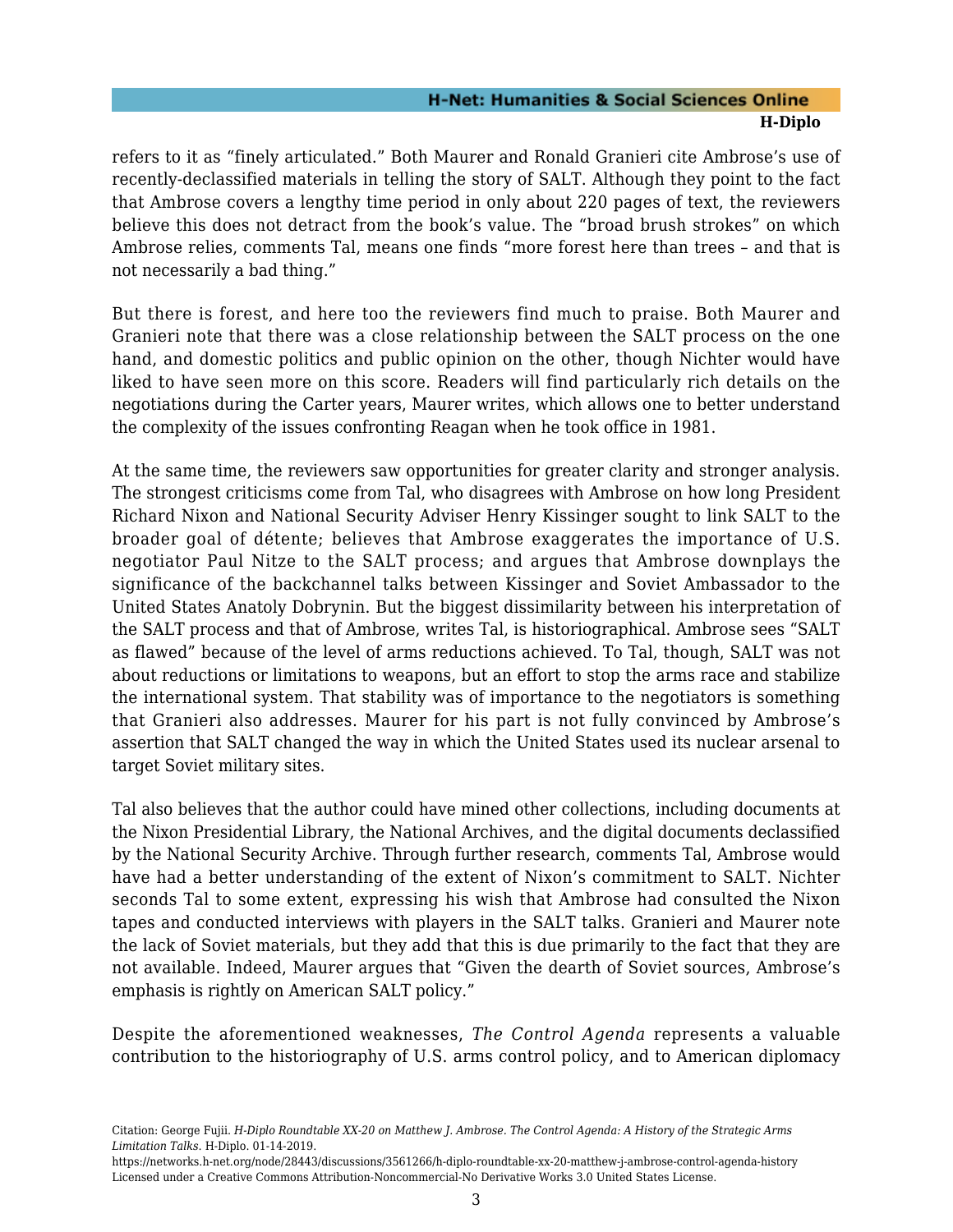during the 1970s and early 1980s. Ambrose provides policymakers, scholars, and laypersons a clearer understanding of the difficulties in achieving nuclear arms control accords at a time when the 2010 New START agreement signed between the United States and Russia is set to expire in 2021, when President Donald Trump withdrew the U.S. from the Joint Comprehensive Plan of Action signed with Iran, and tensions with North Korea over denuclearization of the Korean peninsula persist. *The Control Agenda* is "a serious and thoughtful book," concludes Granieri, one "that deserves a wide audience within the ongoing scholarly dialogue about the efforts to forestall Armageddon."

#### **Participants:**

**Matthew Ambrose** earned his Ph.D. in History from The Ohio State University. He has previously worked in the Office of the Secretary of Defense's Historical Office and is currently a Senior Defense Analyst at the Government Accountability Office. The views and opinions expressed here do not necessarily reflect the views of GAO, the legislative branch, or the U.S. government.

**Scott Kaufman** received his Ph.D. in History at Ohio University, and currently is a Board of Trustees Research Scholar and Chair of the Department of History at Francis Marion University. He is author, co-author, or editor of twelve books, including *Plans Unraveled: The Foreign Policy of the Carter Administration* (Northern Illinois University Press, 2008), *Project Plowshare: The Peaceful Use of Nuclear Explosives in Cold War America* (Cornell University Press, 2013), *Ambition, Pragmatism, and Party: A Political Biography of Gerald R. Ford* (University Press of Kansas, 2017), and *The Environment and International History* (Bloomsbury, 2018). He is currently working on a comparative history of the Panama and Suez Canals.

**Ronald J. Granieri** is a Senior Fellow and Director of the Center for the Study of America and the West at the Foreign Policy Research Institute in Philadelphia, as well as Director of Research at the Lauder Institute at the University of Pennsylvania. A graduate of Harvard and the University of Chicago, Dr. Granieri has also worked as a Contract Historian for the Department of Defense. His most recent publications include: "Beyond Cap the Foil: Caspar Weinberger and the Reagan Era Defense Buildup," in Bradley Coleman and Kyle Longley, eds., *The Enduring Legacy: Leadership and National Security Affairs during the Reagan Presidency*. (University of Kentucky Press, 2017): 51-80.

**John Maurer** is the Henry A. Kissinger Postdoctoral Fellow at International Security Studies and the Jackson Institute for Global Affairs at Yale University. His current book project focuses on the Strategic Arms Limitation Talks (SALT) in the Nixon Administration, drawing on the Kissinger Papers at Yale to examine how academic ideas on the nature and purpose of arms control shaped U.S. arms control policy. He has a Ph.D. in history from

Citation: George Fujii. *H-Diplo Roundtable XX-20 on Matthew J. Ambrose. The Control Agenda: A History of the Strategic Arms Limitation Talks*. H-Diplo. 01-14-2019.

https://networks.h-net.org/node/28443/discussions/3561266/h-diplo-roundtable-xx-20-matthew-j-ambrose-control-agenda-history Licensed under a Creative Commons Attribution-Noncommercial-No Derivative Works 3.0 United States License.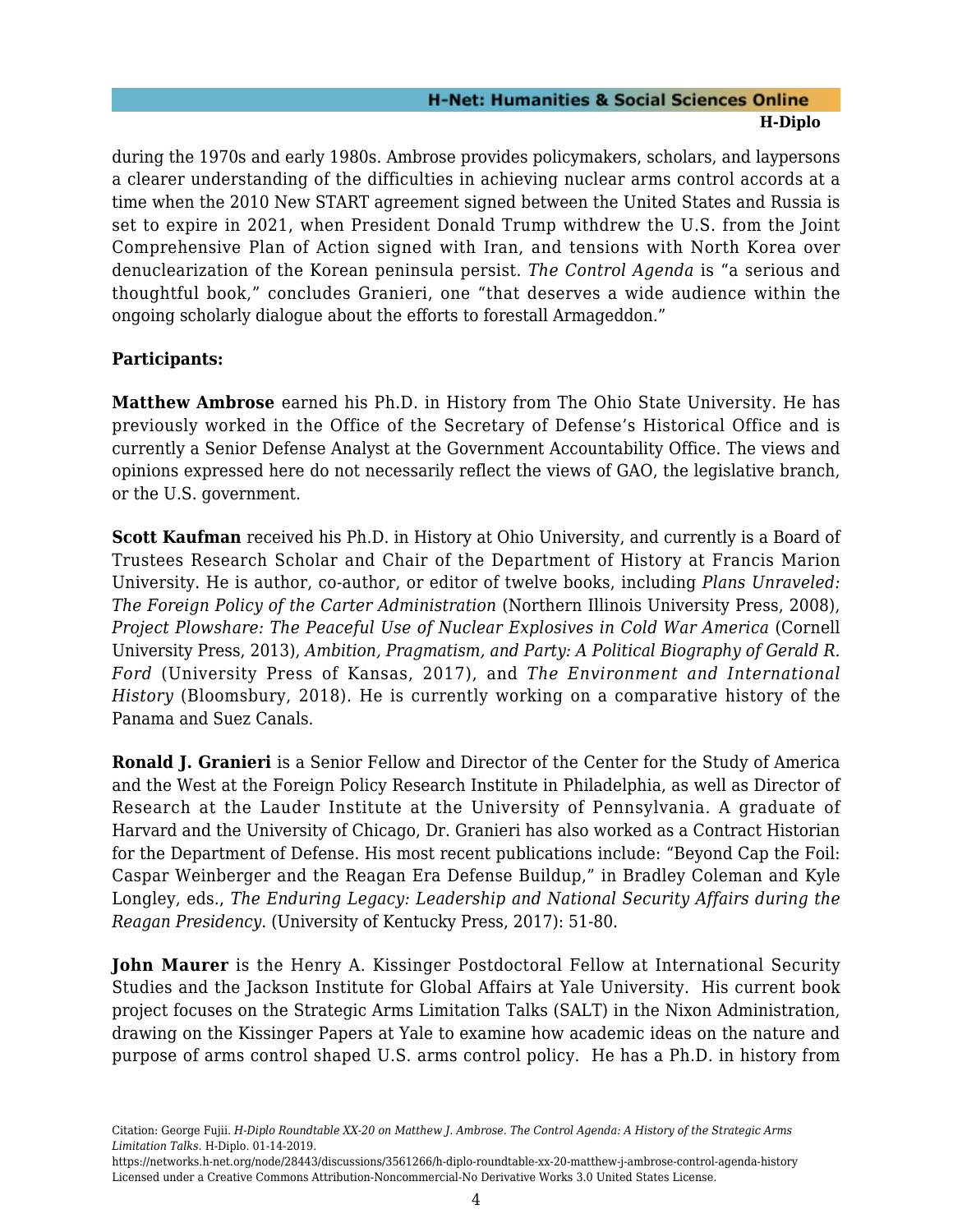Georgetown University.

**Luke A. Nichter** is a Professor of History at Texas A&M University–Central Texas. His books include *Richard Nixon and Europe: The Reshaping of the Postwar Atlantic World* (Cambridge University Press), the *New York Times* bestseller *The Nixon Tapes: 1971-1972* (Houghton Mifflin Harcourt), *The Nixon Tapes: 1973* (Houghton Mifflin Harcourt), and the forthcoming *Henry Cabot Lodge, Jr. and the Decline of the Eastern Establishment* (Yale University Press).

**David Tal** is the Yossi Harel Chair in Modern Israel Studies at the University of Sussex (UK). He authored two books on nuclear disarmament and arms control: *US Strategic Arms Policy in the Cold War: Negotiation and Confrontation over SALT, 1969-79* (London: Routledge, 2017) and *The American Nuclear Disarmament Dilemma, 1945-1963 (*Syracuse: Syracuse University Press, 2008). He is writing now a book on U.S.-Israel Relationship (*The Making of an Alliance: The Origins and Development of the US-Israel Relationship*)*,* under contract with Cambridge University Press.

<span id="page-6-0"></span>Review by Ronald J. Granieri, Foreign Policy Research Institute

*The Journey or the Destination? Arms Control in the SALT Era*

# *he Control Agenda* offers a cogent, well-researched history of the Strategic Arms

Limitation Talks (SALT) which should take up a worthy place within the growing literature on the late Cold War. Matthew Ambrose traces the rise and fall of the 'SALT Process,' which includes not only the negotiations of particular agreements, but also the politics and habits of mind that developed around Soviet-American arms control, from the late Johnson to the early Reagan Administrations.

Ambrose's focus differs subtly but significantly from other works covering years between 1969 and 1983. This is not a history of détente *per se*, though the narrative overlaps with the détente era. Rather, Ambrose treats arms control as an issue in itself, outlining the emergence of a particular consensus that emerged between the Superpowers, "an approach to nuclear arms negotiations that featured a relatively static strategic balance, a focus on offensive forces, and weak or passive means of verification" (211). Within that framework, the superpowers pursued ongoing bilateral negotiations about nuclear weapons, producing first the Anti-Ballistic Missile (ABM) Treaty and the Framework agreement that made up SALT I in 1972, then the more detailed (but ultimately doomed) SALT II Treaty by 1979. According to Ambrose, that consensus even survived the crisis of détente in 1979-1980,

https://networks.h-net.org/node/28443/discussions/3561266/h-diplo-roundtable-xx-20-matthew-j-ambrose-control-agenda-history Licensed under a Creative Commons Attribution-Noncommercial-No Derivative Works 3.0 United States License.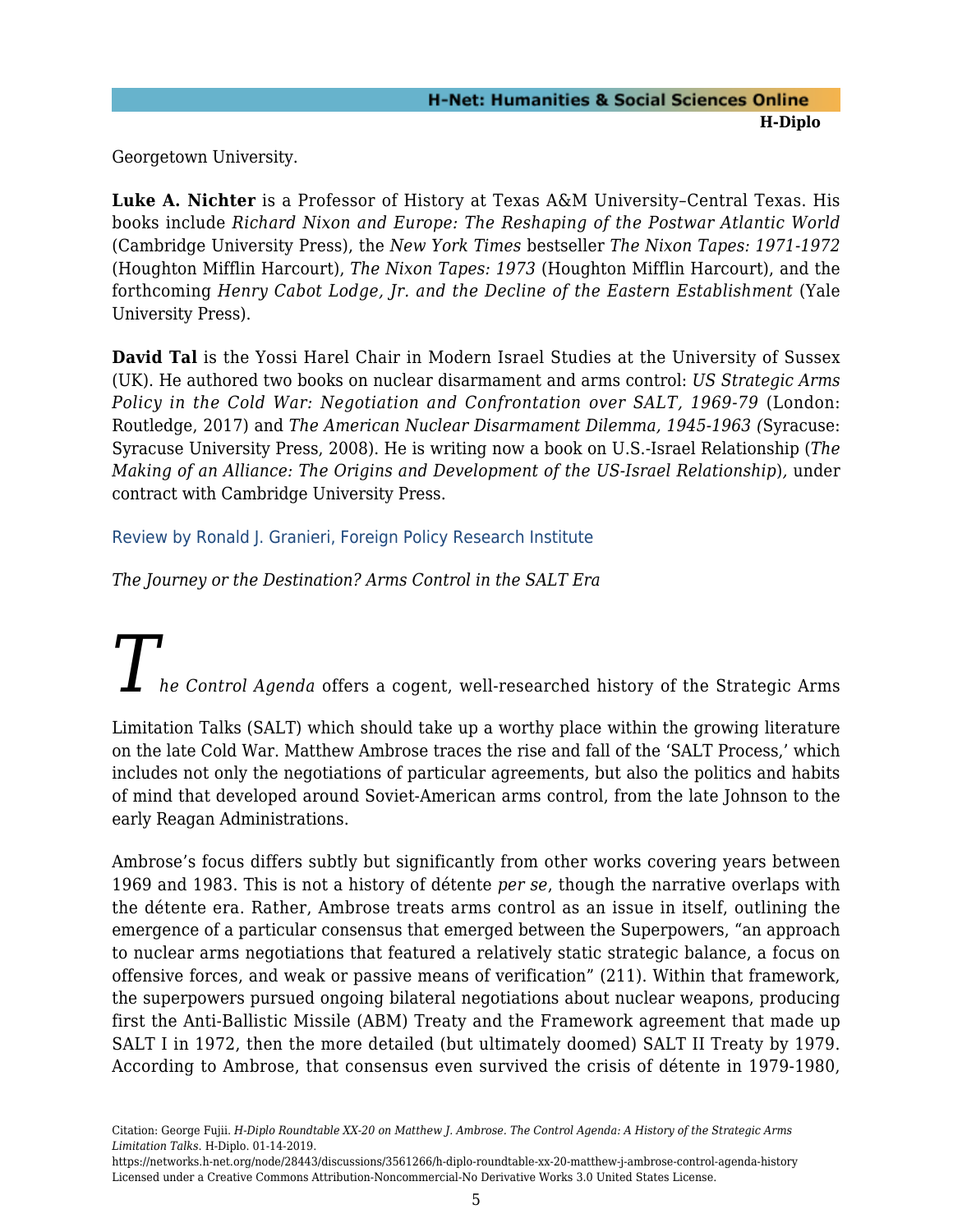where the Soviet invasion of Afghanistan and Iran crisis, combined with the election of President Ronald Reagan, presaged the return of Cold War tensions. As Ambrose argues in his concluding chapter, Reagan entered office initially prepared to continue negotiations on intermediate nuclear weapons within the SALT framework. Those negotiations, conceived within NATO's 'two-track' decision in parallel with plans to modernize NATO's nuclear weapons in Western Europe, eventually broke down with the arrival of the 1983 deadline for deploying Pershing II and Cruise Missiles and the Soviet decision to break off the talks. When bilateral negotiations resumed in 1985, they took on a very different character. Instead of merely placing limits on the future size of nuclear arsenals, the eventual Intermediate-Range Nuclear Forces (INF) Treaty abolished medium-range nuclear missiles altogether. Furthermore, the Reagan and Bush administrations eventually cooperated with Soviet leader Mikhail Gorbachev to go from the limitation of strategic arms to the concrete reduction of arsenals, from SALT to START.

Ambrose fully notes the limitations (pardon the pun) of SALT, and carefully notes the distinction between the SALT era and what came later, though he does conclude that "the *experience* of SALT—its negotiation, the debates it triggered, and its repercussions—exerted influence beyond the terms and expirations of the agreements themselves" (3) and "left durable and important legacies for the control of nuclear armaments" (221). That last point is true but debatable. The greatest weakness of the SALT process, as Ambrose's assiduous research shows, is that it was primarily about process rather than results. As with contemporary policy in the Middle East, there is value in a peace process, but that is not necessarily the same thing as peace. Outside of the ABM treaty, which did indeed keep the Superpowers from developing extensive and potentially destabilizing defensive systems in order to preserve mutually assured destruction (MAD), SALT's basic thrust was control through stable management rather than encouraging any fundamental changes in the international system, about continuing the conversation rather than reaching any conclusions. These were considered significant advances in a time when the smart money believed that achieving stability was the best one could aspire to accomplish. After all, no one ever expected the Cold War to end.

Knowing that more fundamental change was eventually possible places the accomplishments of SALT and the détente era more generally in a different light. A great deal of complex strategic thinking and planning from such brilliant theorists as Secretary of State Henry Kissinger and statesmen such as President Richard Nixon and Chancellor Helmut Schmidt went into maintaining stability. Celebrated at the time, all those efforts now appear like the paddling of a swan across a placid lake, the furious activity below the surface designed to make everything proceed with as little disruption as possible—no small accomplishment, to be sure, but hardly heroic.

The development of the SALT process also encouraged the creation of a bipartisan arms

Citation: George Fujii. *H-Diplo Roundtable XX-20 on Matthew J. Ambrose. The Control Agenda: A History of the Strategic Arms Limitation Talks*. H-Diplo. 01-14-2019.

https://networks.h-net.org/node/28443/discussions/3561266/h-diplo-roundtable-xx-20-matthew-j-ambrose-control-agenda-history Licensed under a Creative Commons Attribution-Noncommercial-No Derivative Works 3.0 United States License.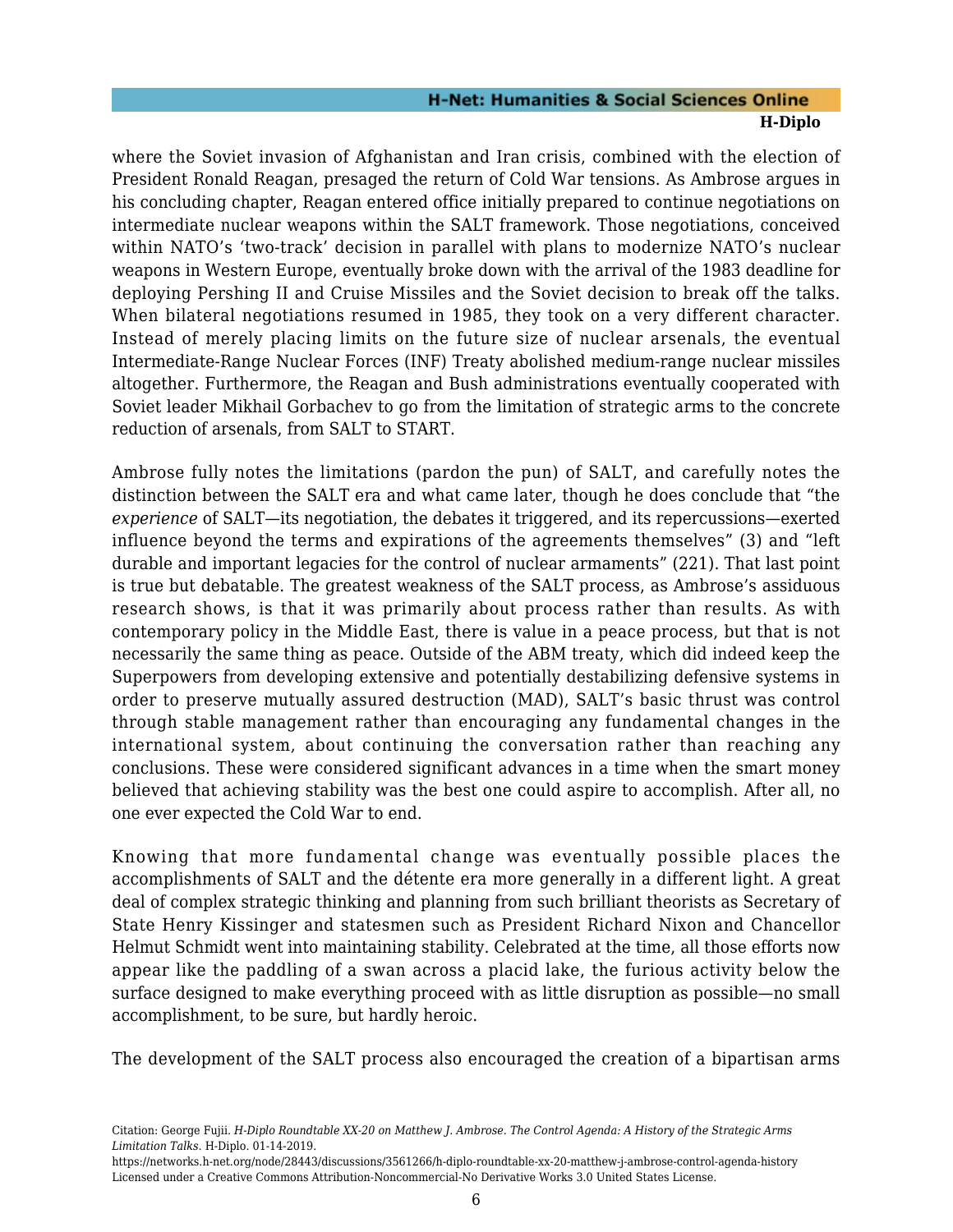control priesthood. Notwithstanding attacks from more hawkish politicians such as Senator Henry 'Scoop' Jackson (D-WA) and his acolytes such as future Assistant Secretary of Defense and arms control skeptic Richard Perle, who tried to derail it, or the efforts by President Jimmy Carter to accelerate it beyond the political possible, prominent members of both parties accepted the basic logic of the process, even if they differed on how hard a line to take in negotiations. Thus, Secretaries of State as different as Cyrus Vance and Alexander Haig advocated maintaining the process, and thus someone such as Paul Nitze could serve both Democratic and Republic administrations in these negotiations. This was partially due to a generalized approach to arms control that "treated nuclear weapons and the impact they would have as primarily technological phenomena and saw only a diminished role for geopolitics" (41). Such an approach privileged stability, focusing on the journey rather than any particular destination, creating stagnation and calling it peace.

It is easy to be cynical about the accomplishments of the past and one should resist the temptation here. One should not underestimate the importance of maintaining these arms control discussions, both in their immediate time and in the role that they played in contributing to the revolutionary changes in the later 1980s. Ambrose's work is especially valuable because of the way in which it both shows how the SALT process developed and how it gradually broke down. The Reagan Administration changed the course of arms control in large part because President Reagan himself questioned the logic of the SALT process on two key points. First, he preferred to imagine reducing nuclear arsenals rather than merely controlling their growth; and second, he advocated the development of defensive systems to undermine the concept of MAD. This is not to credit Reagan with prescience or omnipotence; Ambrose outlines very well how the Reagan Administration struggled to define new policies. Although Reagan had wanted to engage the Soviets in dialogue about reductions and became an advocate of 'the zero option' with regard to the intermediate range weapons, he was neither willing nor able to break radically with the SALT process from the start. Rather, it took a combination of geopolitical circumstances and changes in administration personnel to manage the transition. Haig rejected zero because he feared that would make negotiation impossible (182-3). His successor George Shultz, on the other hand, was able both to speak the language of the arms control priesthood and also work with President Reagan to develop constructive new policies in time for the emergence of Mikhail Gorbachev as a new and equally creative interlocutor in Moscow. The end of the SALT process thus led to the creation of the New World Order, and a new hope for a post-Cold War world that lasted almost two decades.

*The Control Agenda* charts these developments with scholarly aplomb in readable prose. Ambrose makes very good use of the most recently available sources, including both the newest volumes in the *Foreign Relations of the United States* series on SALT I and SALT II, and also the collections at the Ford, Carter, and Reagan Libraries, as well as the papers of Paul Nitze. That source base, however, suffers from two significant lacunae that generally

Citation: George Fujii. *H-Diplo Roundtable XX-20 on Matthew J. Ambrose. The Control Agenda: A History of the Strategic Arms Limitation Talks*. H-Diplo. 01-14-2019.

https://networks.h-net.org/node/28443/discussions/3561266/h-diplo-roundtable-xx-20-matthew-j-ambrose-control-agenda-history Licensed under a Creative Commons Attribution-Noncommercial-No Derivative Works 3.0 United States License.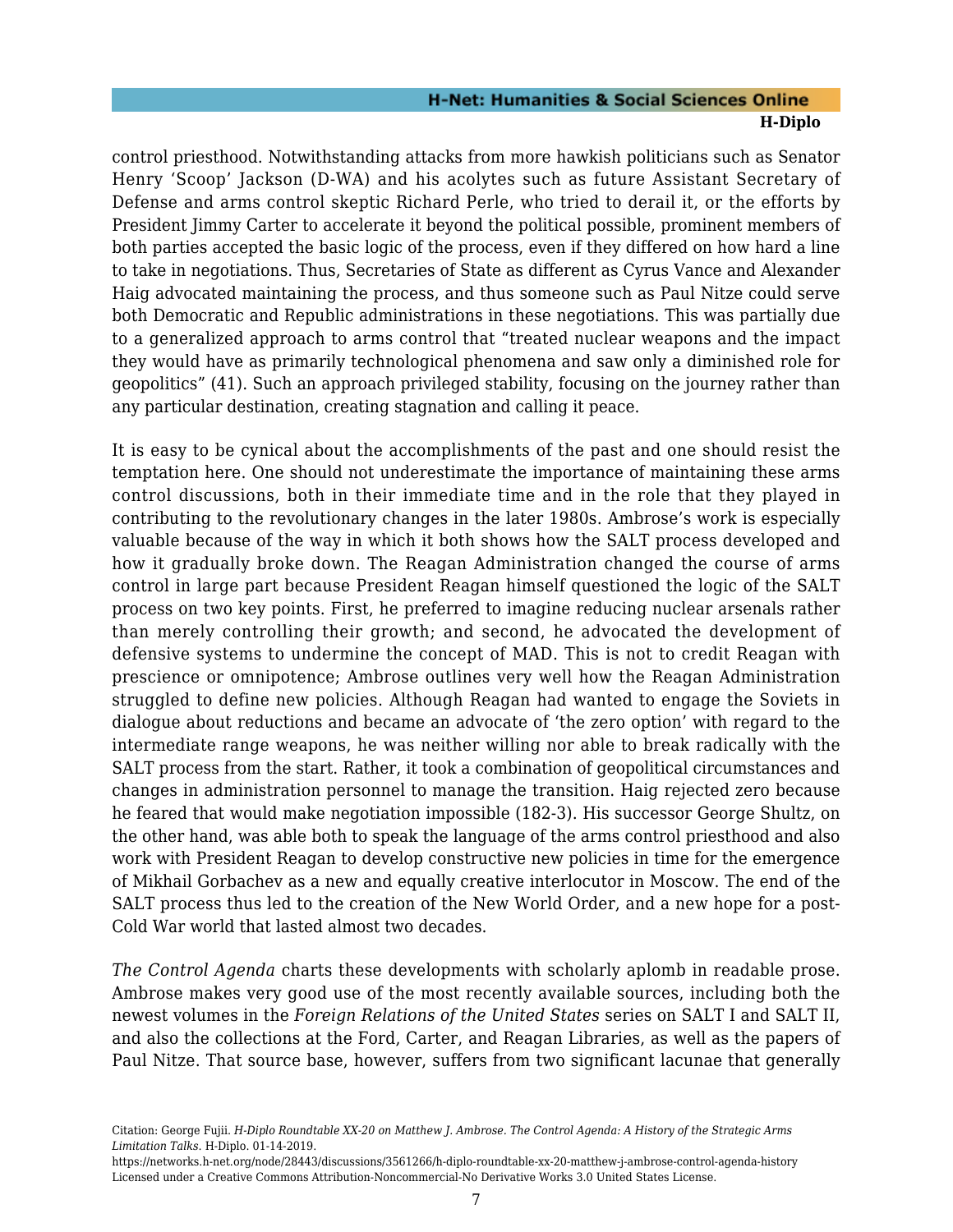plague scholars in this area. First is the absence of significant sources from the Soviet side. Although the subtitle proclaims this to be a history of the SALT talks, it is primarily a discussion of the American debates about SALT. Soviet voices usually only appear indirectly, through reports within the American documents of discussions with Soviet counterparts. This is not a mortal sin, of course, since the book does what it chooses to do very well. Even scholars with extensive connections and Russian language skills run into consistent problems in accessing Soviet-era collections on nuclear arms. It is nevertheless a reminder of the need for more work in that area.

A more significant problem, though also sadly common within the field these days, is its heavy State Department focus to the exclusion of other actors within the American government, especially the Department of Defense. In an era where so much of the narrative traces the wrangling between State and Defense, one side's voice comes out more clearly. Here as well, structural forces play a significant role. The State Department does a much better job of gathering and publishing its materials, both in the *FRUS* series and in its manuscript collections in the National Archives. The Pentagon lags far behind, though the

<span id="page-9-0"></span>volumes in the *Secretaries of Defense Historical Series* [\[5\]](#page-27-1) offer the possibility of bringing more primary documents from the Office of the Secretary of Defense to the attention of scholars. Secretaries of State have also been especially good at seizing the high ground in the struggle for memoir supremacy—both Henry Kissinger and George Shultz produced volumes of more than 1,000 pages—whereas Secretaries of Defense and even National Security Advisers (outside of Henry Kissinger himself, and perhaps Zbigniew Brzezinski) have been more reticent. The State Department's relationship with the media and scholarly community has also generally been much more extensive and positive, resulting in more works told from the perspective of Foggy Bottom. Ambrose does his best to rectify that imbalance through the use of National Security Council files, since so many differences (especially during the Reagan years, when Secretary of Defense Weinberger sparred with both Haig and Shultz) were aired in NSC meetings. As with the Soviet perspective, however, readers hear of policy objections from the Pentagon only when they collide with the positions of the diplomats, with less insight into the background of those positions. More often than not, that leaves the Defense Department (and the intelligence community, which also appears but fleetingly here) as an occasional roadblock or foil rather than a full participant in and contributor to the ultimate policy decisions. With works like this as encouragement, scholars can hope that future works will more fully integrate those other perspectives to enrich our understanding of the sources and outcome of policy debates between different stakeholders.

Those criticisms notwithstanding, Ambrose has produced a serious and thoughtful book that deserves a wide audience within the ongoing scholarly dialogue about the efforts to forestall Armageddon.

Citation: George Fujii. *H-Diplo Roundtable XX-20 on Matthew J. Ambrose. The Control Agenda: A History of the Strategic Arms Limitation Talks*. H-Diplo. 01-14-2019.

https://networks.h-net.org/node/28443/discussions/3561266/h-diplo-roundtable-xx-20-matthew-j-ambrose-control-agenda-history Licensed under a Creative Commons Attribution-Noncommercial-No Derivative Works 3.0 United States License.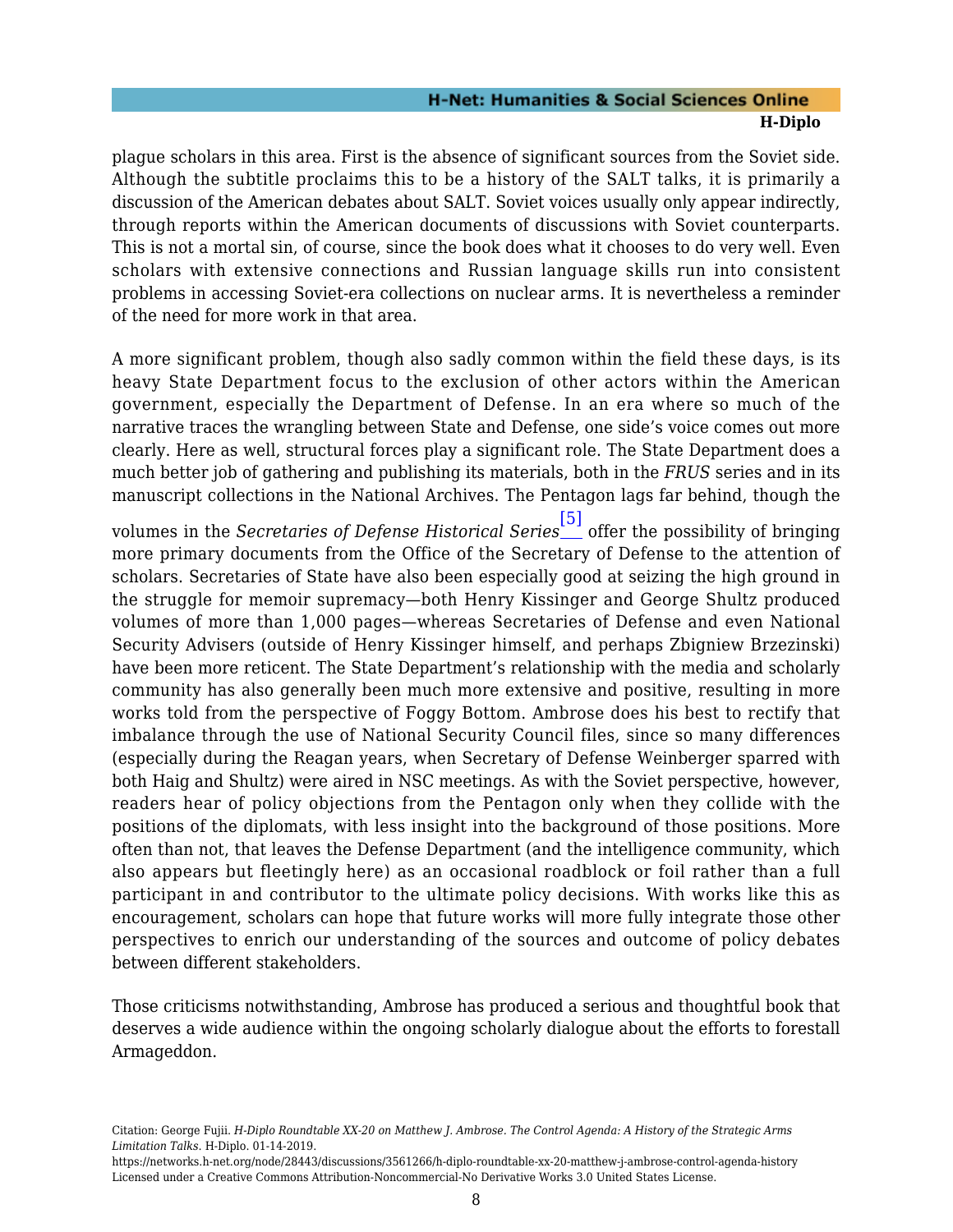<span id="page-10-0"></span>Review by John Maurer, Yale University

In *The Control Agenda*, Matthew Ambrose has produced a solid summary of U.S. arms<br>
— West There 1966

limitation policy during the period of the Strategic Arms Limitation Talks (SALT) from 1966 to 1983. Drawing on the wealth of archival resources declassified over the past decade, *The Control Agenda* provides a useful update to the previous hodge-podge of first-hand SALT accounts. By providing a clear and accessible account of American arms control deliberations, Ambrose helps place arms control at the center of our understanding of Cold War politics, showing how arms control gradually expanded in importance on the American political scene. By exploring SALT's broader political significance, *The Control Agenda* will draw scholarly attention to an arms control process that fundamentally shaped both the conduct and the conclusion of the Cold War.

Ambrose's account stretches from SALT's genesis in the Lyndon Johnson Administration to the breakdown of arms control talks during President Ronald Reagan's first term. This is a long period to cover, especially for such an incredibly complex subject matter – five Presidential Administrations, covering the second half of the Cold War. The long time frame allows Ambrose to trace major changes in nuclear strategy and arms control policy, from Secretary of Defense Robert McNamara's assured destruction framework to the warfighting strategy of the Reagan Administration. Ambrose's work does for SALT what James Cameron's recent book did for anti-ballistic missile (ABM) technology, by tracing long-term trends in U.S. arms control policy over a turbulent twenty-year period in American [\[6\]](#page-27-2)

<span id="page-10-1"></span>history. Ambrose's examination shows how deeply enmeshed the entire U.S. foreign policy process became in arms control deliberations.

Although covering the entire period from Johnson to Reagan, the bulk of Ambrose's analysis focuses on the Jimmy Carter Administration, which receives about half of the book's length. The details of negotiation in the Carter Administration are especially well done, describing the rapid evolution of the Administration's SALT policy, while also providing a valuable timeline of Secretary of State Cyrus Vance's major negotiating forays with Soviet Foreign Minister Andrei Gromyko and Ambassador Anatoly Dobrynin (108-141). This focus on the Carter Administration, however, comes at the expense of other periods. For example, key arms control breakthroughs from the tenure of Henry Kissinger like counting rules for multiple warhead missiles are dealt with retrospectively in the Carter chapters, rather than in the chapter on the Richard Nixon and Gerald Ford Administrations (124-128). The focus on Carter does have some significant benefits as well: Ambrose does an excellent job showing how key issues in the Reagan Administration's Intermediate-Range Nuclear Forces

https://networks.h-net.org/node/28443/discussions/3561266/h-diplo-roundtable-xx-20-matthew-j-ambrose-control-agenda-history Licensed under a Creative Commons Attribution-Noncommercial-No Derivative Works 3.0 United States License.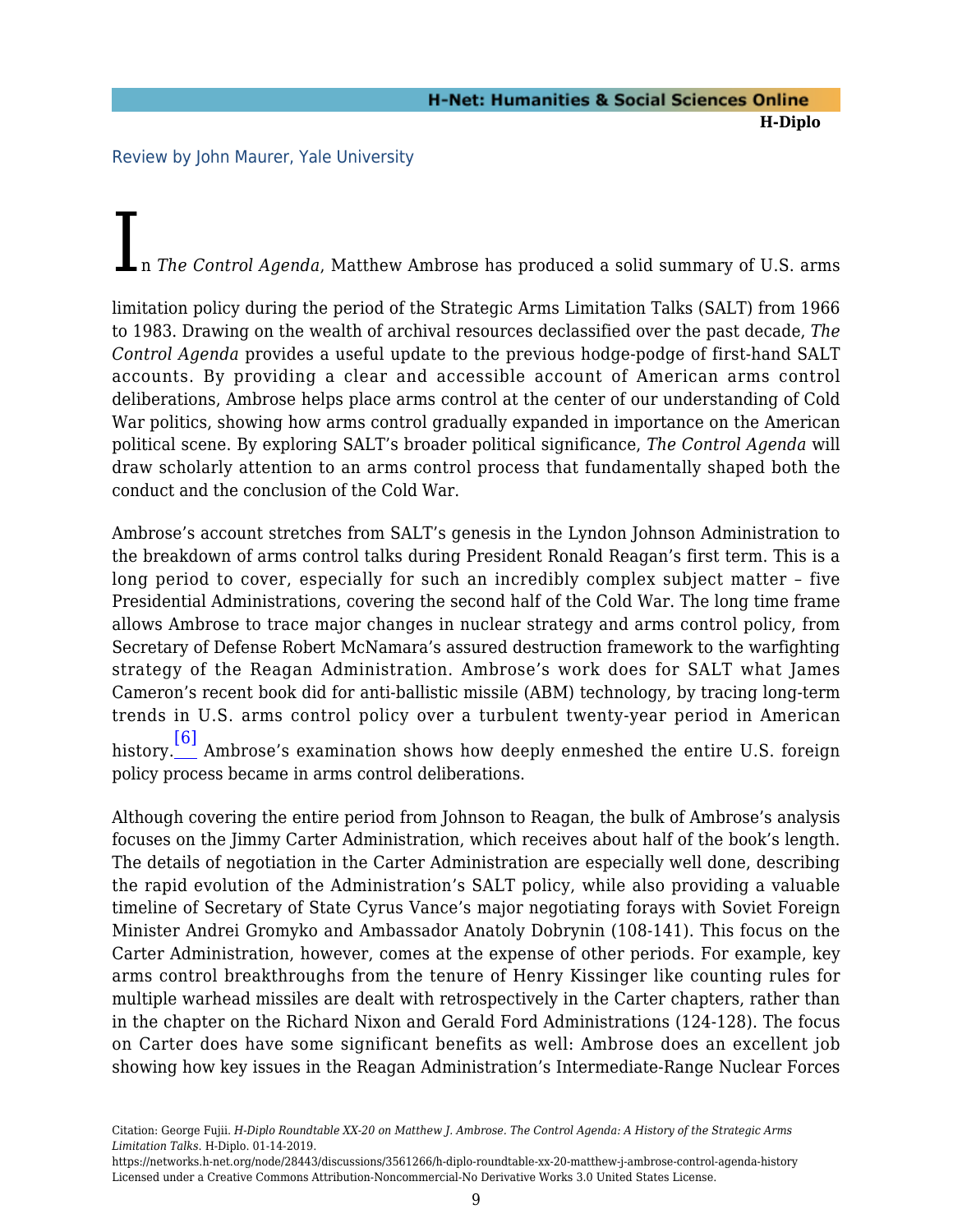(INF) Talks emerged from the SALT II negotiations in the Carter years, especially the Soviets' growing concern for U.S. ground-launched cruise missiles (137-142).

Ambrose deploys a wealth of new sources to interrogate and update previous journalistic and memoir accounts of SALT. The Soviet perspective is also not ignored. Ambrose draws upon Alexandr Savelyev and Nikolay Detinov's arms control memoir *The Big Five* and Pavel Podvig's work on Soviet strategic technical capabilities to provide some insight into Soviet

<span id="page-11-0"></span>decision-making at crucial moments. [\[7\]](#page-27-3) The problem remains, however, that important questions about SALT that lay behind much of the disputes at the time—for example, 'Did President X get a good deal in the negotiations or not?'—remain beyond our grasp, because our understanding of the Soviet Union's decision making about arms control remains so murky. Given the dearth of Soviet sources, Ambrose's emphasis is rightly on American SALT policy, where a wealth of new information is available.

By incorporating these new American sources, Ambrose is able to provide an interesting account of U.S. motives in SALT.

Superpower arms control has received some renewed attention recently because increasing access to declassified sources has called into question the traditional account of SALT as a

<span id="page-11-1"></span>cooperative exercise aimed at stabilizing mutual assured destruction (MAD). [\[8\]](#page-27-4) Ambrose usefully focuses attention on the domestic political imperatives of the arms control process. Presidents from Johnson onwards found in arms control a policy issue that allowed them to combine several major foreign and domestic concerns—U.S.-Soviet relations, NATO planning, nuclear strategy, defense budgeting, intelligence analysis—and put them at the center of American decision making. Only one person in the U.S. government sat at the intersection of these differing issues: the President of the United States. SALT therefore became an important tool for American Presidents to reassert their authority at a time when executive power and Cold War foreign policy were under attack from all sides (6-7). As Ambrose notes, the intensely secret and technical nature of SALT negotiations reflected his basic preoccupation with sustaining and enhancing executive power.

Ambrose is at his best in enhancing our understanding of arms control's larger place in American politics. Because SALT developed as a tool to enhance executive power, the entire SALT process was basically inimical to public opinion, a tool to shape the public, not respond to it. This basic weakness caused a great deal of the furor surrounding SALT II, when the Ford and Carter Administrations struggled to develop a compelling public rationale for so secretive and technical a process. The end of SALT therefore had as much to do with reconfigurations of the U.S. domestic political scene as it did with changing U.S.- Soviet dynamics (217-218). Previous accounts have emphasized the Reagan Administration's public bellicosity and the general deterioration of U.S.-Soviet relations as decisive in ending SALT. While not ignoring these factors, Ambrose contends that SALT ended and the

Citation: George Fujii. *H-Diplo Roundtable XX-20 on Matthew J. Ambrose. The Control Agenda: A History of the Strategic Arms Limitation Talks*. H-Diplo. 01-14-2019.

https://networks.h-net.org/node/28443/discussions/3561266/h-diplo-roundtable-xx-20-matthew-j-ambrose-control-agenda-history Licensed under a Creative Commons Attribution-Noncommercial-No Derivative Works 3.0 United States License.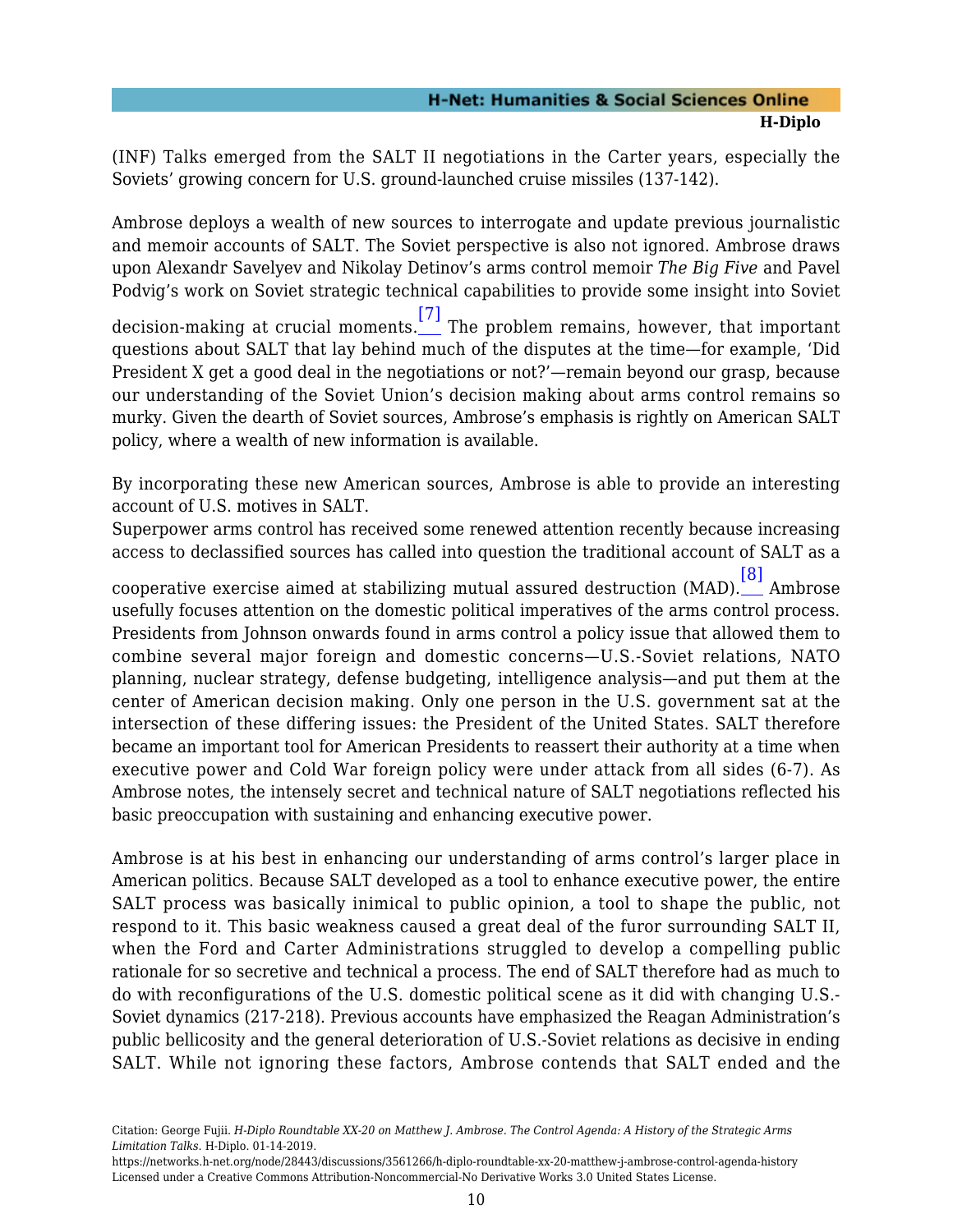Strategic Arms Reduction Talks (START) began when the Reagan Administration stopped walling off public opinion from arms control, and instead saw how engaging with and shaping public opinion could be an important *asset* for arms control negotiations, rather than a liability. In Ambrose's view, Reagan's inability to manage his subordinates made secret policymaking impossible, rendering the SALT policy process unworkable. Ironically, the inability to formulate policy in secret ended up strengthening the Reagan Administration's hand in arms control negotiations by forcing it to build a broader public consensus on its arms control policy proposals (218-219). Ambrose believes that this broader public support fed back into the U.S.-Soviet negotiations, strengthening the ability of American negotiators to stand firm on proposals, even during the Soviet walk-outs of late 1983, and incentivizing the Kremlin to make concessions of their own (210-214).

Ambrose has a harder time in showing the influence of SALT on U.S. nuclear strategy during the period. His account sketches out how SALT paved the way for the United States' to pursue more flexible nuclear targeting policy during the second half of the Cold War, from initial consideration in the Nixon Administration to its full flowering during Reagan's first term. In Ambrose's telling, SALT's emphasis on the technical details of nuclear arsenals stimulated strategic thinking from the early 1970s onwards. In this way, SALT *caused* the shift in nuclear counterforce targeting from the large-scale counterforce attacks of the 1950s and 1960s to the controlled precision attacks of the 1970s and 1980s (219-220). Ambrose's account of nuclear targeting highlights important aspects of how SALT enabled new thinking about nuclear counterforce in the 1970s. For example, by limiting the deployment of ballistic missiles while allowing the proliferation of multiple warhead and cruise missiles, SALT constructed a strategic environment uniquely favorable to counterforce attacks, as increasingly-accurate warheads proliferated significantly faster than targets (56-58).

<span id="page-12-0"></span>While arms control enabled the emergence of new counterforce targeting, it is less clear that SALT *caused* this development in strategy. Previous accounts of the evolution of U.S. nuclear targeting, including Terry Terriff's *The Nixon Administration and the Making of U.S. Nuclear Strategy*, Ted Greenwood's *Making the MIRV*, and Donald Mackenzie's *Inventing Accuracy*, have emphasized that the roots of American precision counterforce targeting reached back into the 1960s, prior to the commencement of SALT. [\[9\]](#page-27-5) More recent accounts of the evolution of U.S. nuclear targeting, including Francis Gavin's *Nuclear Statecraft*, Brendan Green and Austin Long's "The Geopolitical Origins of U.S. Hard-Target-Kill Counterforce Capabilities and MIRV," and Niccolo Petrelli and Giordana Pulcini's "Nuclear Superiority in the Age of Parity," have also emphasized the independent roots of the accuracy-counterforce concept. [\[10\]](#page-27-6) All of this suggests that counterforce targeting evolved in tandem with SALT, rather than being caused by it.

<span id="page-12-1"></span>Citation: George Fujii. *H-Diplo Roundtable XX-20 on Matthew J. Ambrose. The Control Agenda: A History of the Strategic Arms Limitation Talks*. H-Diplo. 01-14-2019.

https://networks.h-net.org/node/28443/discussions/3561266/h-diplo-roundtable-xx-20-matthew-j-ambrose-control-agenda-history Licensed under a Creative Commons Attribution-Noncommercial-No Derivative Works 3.0 United States License.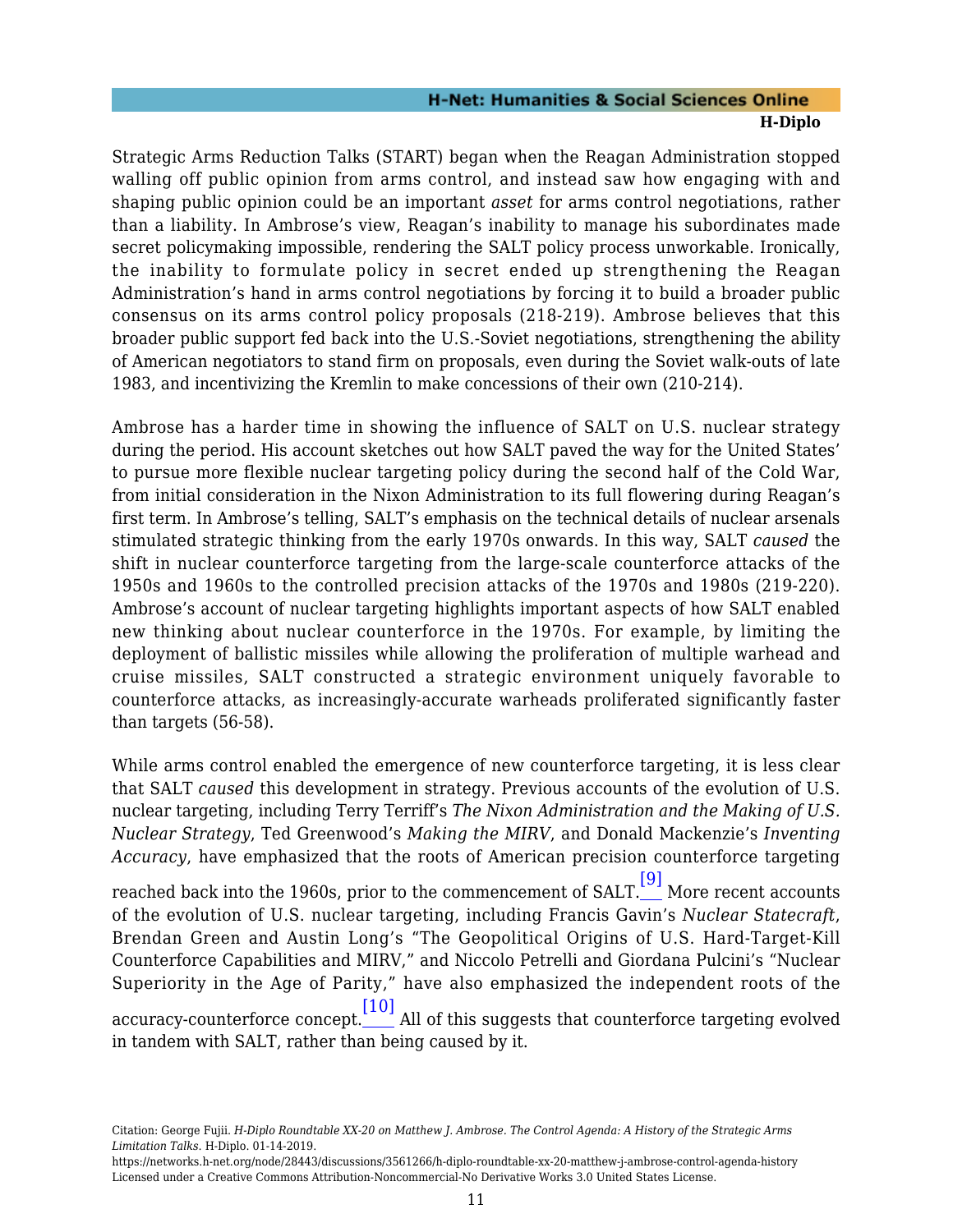<span id="page-13-1"></span>It is more likely the case that the desire for new counterforce targeting shaped SALT at certain points, rather than the other way around. For example, in the summer of 1971, Secretary of Defense Melvin Laird, Deputy Secretary of Defense David Packard, and Chairman of the Joint Chiefs of Staff Admiral Thomas Moorer explained to Nixon that arms control to limit the quantitative arms race would enable the United States to pursue greater advantages in the qualitative arms race, like multiple warheads and accuracy improvements. [\[11\]](#page-27-7) This suggests that the alignment of the SALT process with American counterforce objectives may not have been a coincidence. Rather, American leaders used SALT as a vehicle for promoting U.S. nuclear advantage over the Soviet Union. The agreement proposed by Packard in the summer of 1971 sounds suspiciously like that promoted by conservative critics of SALT II, which also bears striking similarities to the terms of START I: strict limits on the size of missiles; steep reduction in the number of launchers; and continued proliferation of multiple warheads and accuracy improvements. While Ambrose's account of the domestic political disjuncture between SALT and START is convincing, significant continuities existed between them in U.S. nuclear strategy. American leaders in both SALT and START sought to promote U.S. nuclear advantage over the Soviet Union, even at the height of arms control negotiations.

By providing such an accessible account of nuclear arms control, Ambrose's *The Control Agenda* is an important contribution to the history of the Cold War. Covering a wide expanse of time and demonstrating the importance of arms control negotiations to the evolution of U.S. foreign policy and domestic politics, Ambrose makes a strong case for incorporating SALT and START more directly into our narratives of the later stages of the Cold War. Highlighting the importance of arms control is especially useful as historians continue to revise our understanding of the Cold War's end. The arms control process begun in SALT was a key factor in negotiating the end of the decades-long military confrontation between the United States and the Soviet Union. *The Control Agenda* thus represents required reading for anyone seeking to understand the role played by superpower negotiations in managing the nuclear balance of terror.

#### <span id="page-13-0"></span>Review by Luke A. Nichter, Texas A&M University–Central Texas

n the afternoon of Wednesday, 27 June 2018, I was on the elevator on the way up to

the 26<sup>th</sup> floor of 350 Park Avenue. The destination was Kissinger Associates, Inc. I had recently read the fine monograph by Matthew J. Ambrose, *The Control Agenda: A History of the Strategic Arms Limitation Talks*. By coincidence, I was about to meet a principal figure in the work I was preparing to review. Dr. Kissinger had agreed to discuss two subjects I

https://networks.h-net.org/node/28443/discussions/3561266/h-diplo-roundtable-xx-20-matthew-j-ambrose-control-agenda-history Licensed under a Creative Commons Attribution-Noncommercial-No Derivative Works 3.0 United States License.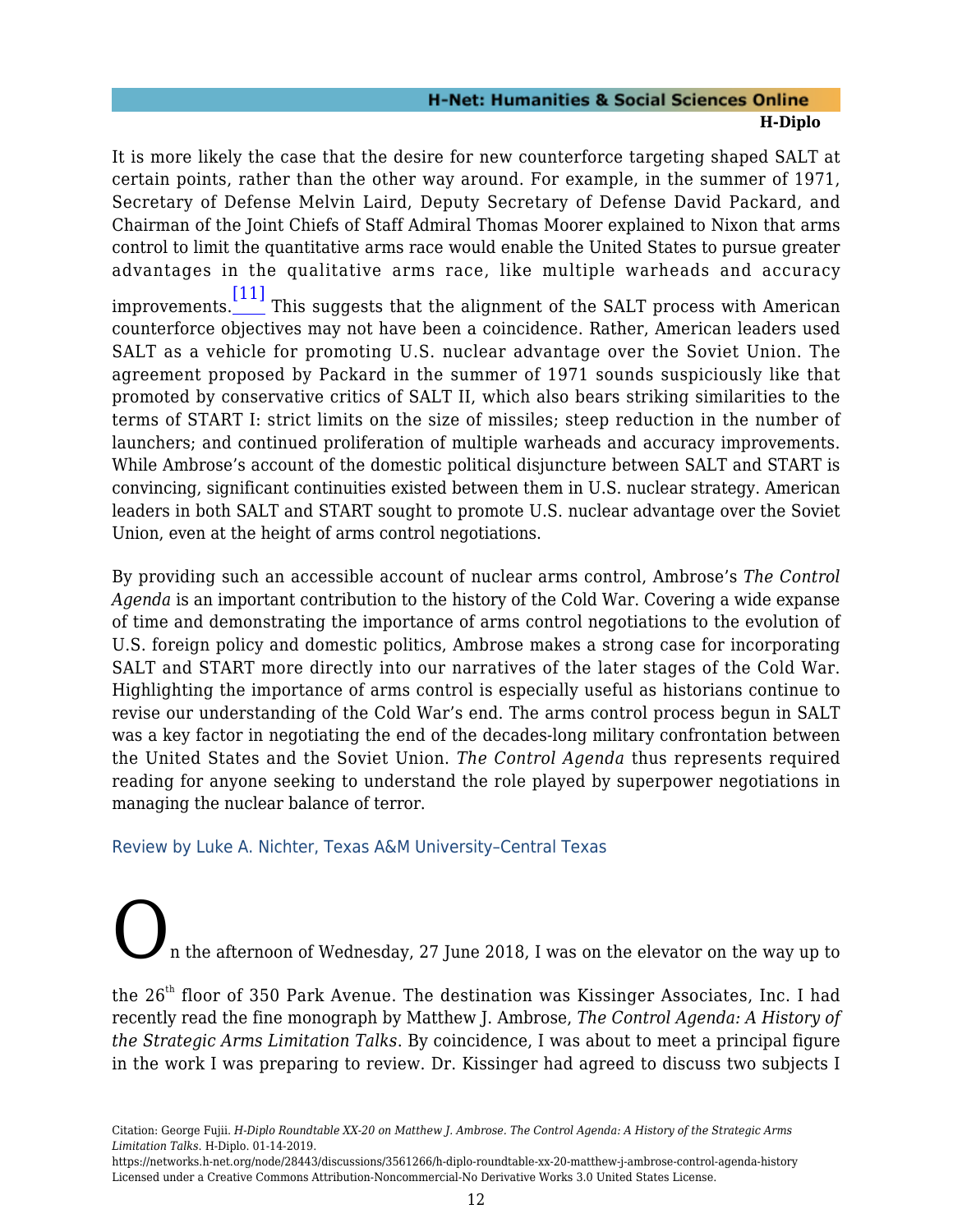have been working on, 1) Henry Cabot Lodge, Jr., and 2) the 1968 presidential election. I had submitted my questions the week before–not because I was forbidden from asking others but because I wanted to make sure he had time to think about them.

On the elevator, the idea popped into my head to go slightly off script. The change of plans was inspired by the review of this book that I had been working on as well as some things I had heard Kissinger say in the time since I first stepped off that elevator and into his office almost ten years earlier to the day. For historians, his more recent remarks present a challenge. Kissinger's thirty-five hundred pages of memoirs were written ages ago, as were interviews he gave in which he marked off his policy turf and, according to some people who were close to President Richard Nixon, took more than his fair share of credit for various initiatives. Perhaps the most famous of these interviews was one with Italian journalist Oriana Fallaci in November 1972, in which Kissinger characterized himself as a lone cowboy riding a horse into town. [\[12\]](#page-28-0) For years, when asked how he could work for someone like Nixon, the general tenor of Kissinger's response was *you must understand how difficult it was to work for that man*. These were the remarks of someone who was still relatively young, vulnerable, ambitious, longed for acceptance, and had a career ahead of him.

<span id="page-14-0"></span>Since my last visit, Kissinger has aged more than a decade. He is wiser and, as a result, his view of his role in historic events has taken on a greater sense of proportion. Rather than separate himself from Nixon, he has sought to be more closely associated with him. During the 2014 Nixon/Ford Annual White House Reunion, held in November at the Metropolitan Club in Washington, D.C., Kissinger said during lunchtime remarks that he owed everything to Nixon and that those were the best years of his life. That was the first staff reunion that Kissinger had ever attended, forty years after Nixon resigned in disgrace. During Kissinger's 95th birthday celebration on 19 June 2018 at Neue Gallerie in New York, the week before I met with him, he went even further to say that of the eleven presidents he had worked with, Nixon was the most brilliant. Whether one agrees with him or not, or approves of policies made during his time in government, few Americans have had the ability to make such as assessment.

During my meeting with him, I decided that I had to address Kissinger's unique role in the making of U.S. foreign policy in light of his recent remarks, in addition to the specific subjects I planned to raise. When Richard Moss and I had met him ten years earlier, he was still somewhat unsettled and edgy. When we took out our cell phones to silence them before

<span id="page-14-1"></span>the start of the meeting, he barked "no recording devices." [\[13\]](#page-28-1) As I think Rick would attest, we were not only not greeted very warmly, we were hardly greeted at all. Ten years later, this time was different. Kissinger seemed to be at peace with himself, more grandfatherly, and comfortable with the new proportionality of his role in history. Since finishing my Ph.D. in 2008, I have not had another conversation that felt more like I was meeting my academic

Citation: George Fujii. *H-Diplo Roundtable XX-20 on Matthew J. Ambrose. The Control Agenda: A History of the Strategic Arms Limitation Talks*. H-Diplo. 01-14-2019.

https://networks.h-net.org/node/28443/discussions/3561266/h-diplo-roundtable-xx-20-matthew-j-ambrose-control-agenda-history Licensed under a Creative Commons Attribution-Noncommercial-No Derivative Works 3.0 United States License.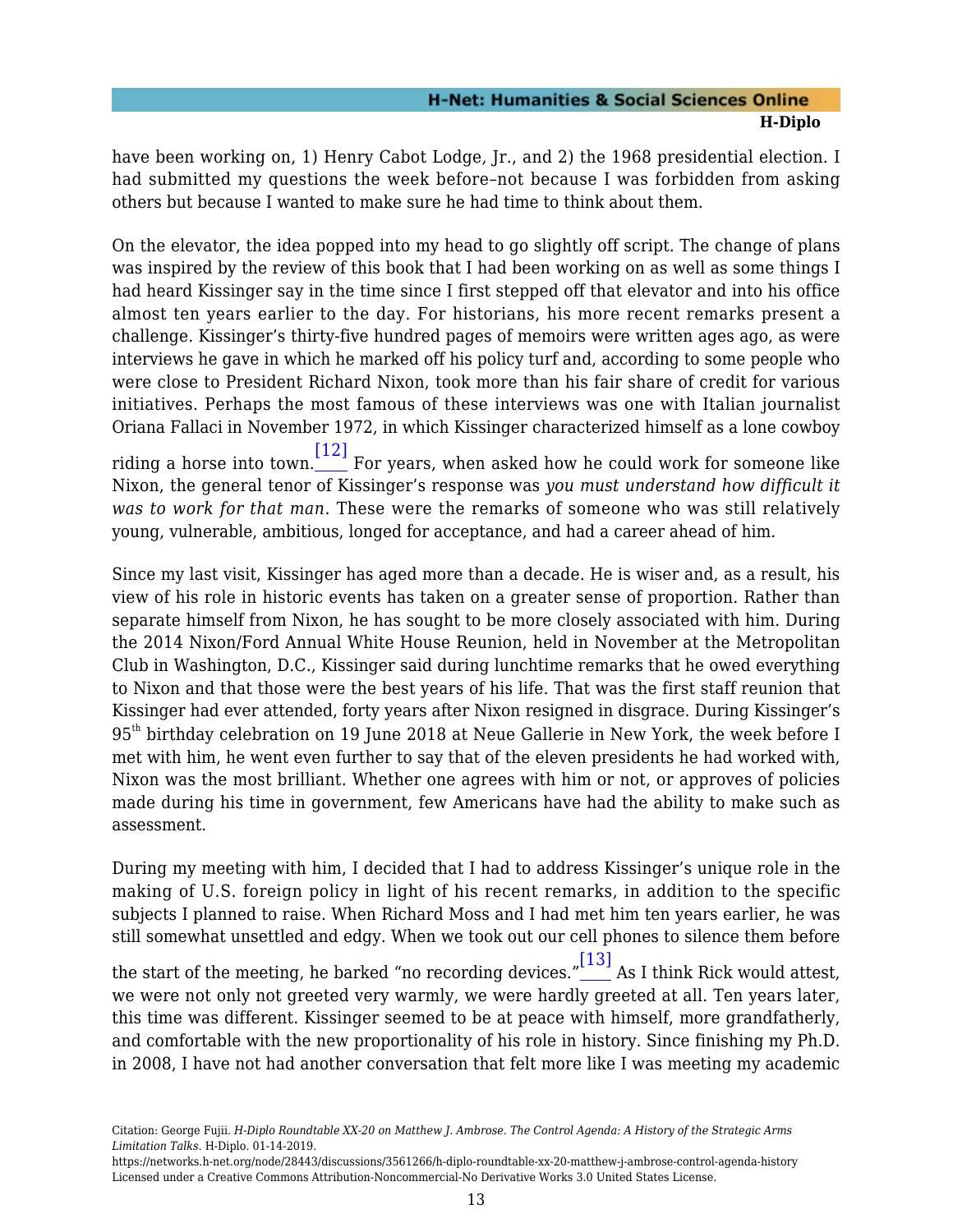<span id="page-15-0"></span>advisor. When our half hour was over and his scheduler entered to interrupt, he turned to me and said with a wry grin, "The problem is they don't kick out the people I want to kick out. Stay for a few more minutes." [\[14\]](#page-28-2)

It was my moment. I stepped into the batter's box and took a cut at the first pitch. "Looking far into the future, decades from now when I am an old man, what should be written about your role in the Nixon administration?" I asked. His eyes studied me carefully, but he made no movement at all. His head started to nod forward while he closed his eyes, almost as if he was stealing a moment of rest. His hands, folded in front of him, became loose. We were the only ones in his office and the door was closed. My eyes caught a glance of a framed photograph of him in the Nixon Oval Office on the end table to the right. Behind him was a photograph I did not remember from my previous visit, of Kissinger with then Secretary of State John Kerry.

For a moment I thought Kissinger had dozed off, except when he came to he was aware of everything I had said and promptly addressed it. He had been searching his memory and preparing his answer. His chin rose, his head leveled off, and his hands resumed their position in front of him. Kissinger's eyes opened and resumed their study of me. "I played a central role in a number of creative initiatives, but Nixon was the president," he said. It was a perfect answer, yet so obviously different from his earlier writings and interviews. It reflected the new sense of proportion that his remarks have had in recent years. The challenge for scholars is to accurately frame Kissinger's role going forward, since the vast majority of the records he has left us were written before he assumed this new sense of proportion.

This meeting was immediately on my mind as I re-read Matthew J. Ambrose's *The Control Agenda: A History of the Strategic Arms Limitation Talks.* It is one of the best first monographs I have read. It is tight, well-written, well-edited, thoroughly researched for the story it tells, and, most of all, it is unimpeachably balanced in its treatment of the subject and the individuals involved, including Kissinger. Ambrose argues that the Strategic Arms Limitation Talks (SALT) negotiations "took place in an era with important parallels to the present," including "the threat of 'decline'" and "the threat of economic stagnation" (4). Ambrose quickly traces the history of the talks during the Nixon years in order to get to the most original part of the book, the fresh content on the Gerald Ford, Jimmy Carter, and Ronald Reagan years. Ultimately, détente failed because "like a broken bone not properly set, it began to heal around a partially dysfunctional system of technologies and doctrines" (216).

Over time, détente became a watchword for failure and disappointment. Conservative critics of the Nixon White House thought the United States gave away too much while making an agreement with the Soviets that allowed them room to cheat (126). In 1976, Jimmy Carter

Citation: George Fujii. *H-Diplo Roundtable XX-20 on Matthew J. Ambrose. The Control Agenda: A History of the Strategic Arms Limitation Talks*. H-Diplo. 01-14-2019.

https://networks.h-net.org/node/28443/discussions/3561266/h-diplo-roundtable-xx-20-matthew-j-ambrose-control-agenda-history Licensed under a Creative Commons Attribution-Noncommercial-No Derivative Works 3.0 United States License.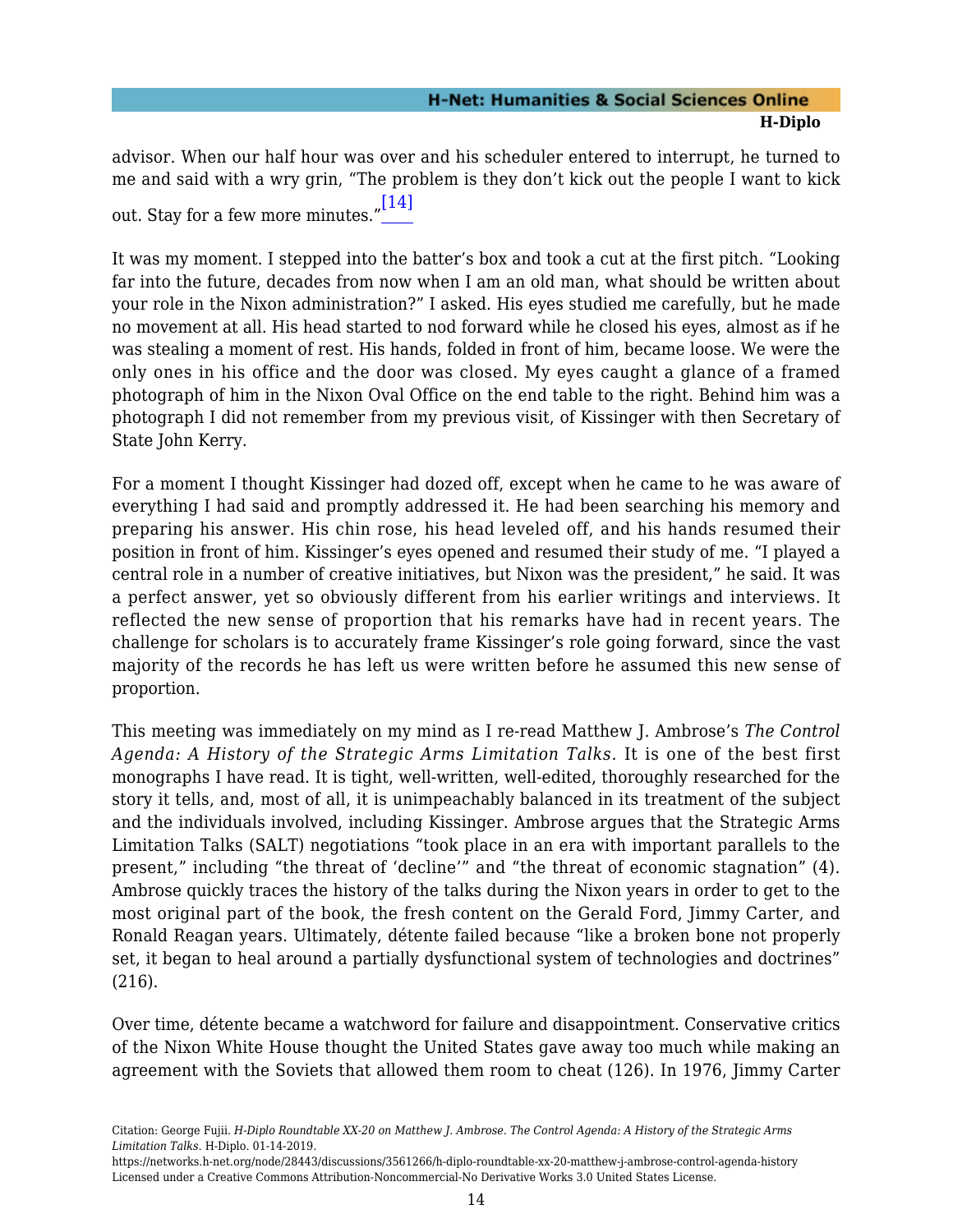ran, in part, against Gerald Ford on a "sophisticated critique of détente that was still accessible to voters" (81). Yet, under President Carter, "the president who best understood the details of the SALT negotiations" (217), Ambrose argues convincingly, "critical continuities in the SALT process remained and accelerated" (80). Therefore, is it possible that détente's downfall has been greatly exaggerated? Even after the failure to ratify SALT II, Ambrose shows how the ideas of SALT and détente continued into the future. "SALT left durable and important legacies for the control of nuclear armaments," he concludes (221).

This volume is timely and serves as a lesson for current policymakers that unless you know where you have been, you do not know where you are going. In light of debates over the Obama-era nuclear agreement with Iran and ongoing discussions regarding U.S.-North Korea relations, Ambrose's emphasis on the importance of verification issues is again relevant. As compliance issues vis-à-vis the Soviet Union was an issue that vexed administrations since the Eisenhower White House, the subject again comes into focus. Tricks more recently employed in this area by all sides seem less surprising when reading Ambrose's description of their historical antecedents. We have avoided nuclear Armageddon once already, and this book might help us to avoid it again.

<span id="page-16-0"></span>In this reviewer's opinion, the most admirable asset of the volume is that it takes a highly technical, complex subject and makes it palatable for a more general readership. I distinctly remember, at an early stage in what became *Richard Nixon and Europe: The Reshaping of the Postwar Atlantic World*¸ [\[15\]](#page-28-3) trying to decide which subjects to cover and which to leave out. After slogging through the details of monetary regimes and the fracturing of Bretton Woods in 1971, I had no appetite at all for getting into defense-related issues, including offset, numerous Mansfield Amendments, FRELOC (the costs of moving NATO headquarters to Belgium), Chancellor Willy Brandt's *Ostpolitik*, and, among others, SALT.

<span id="page-16-1"></span>I have listened to just about every conversation on the Nixon tapes related to SALT. On a regular basis, they had trouble understanding the subject. When assembling the two volumes on the tapes that I published with Douglas Brinkley, [\[16\]](#page-28-4) we could not convince our editor, the estimable Bruce Nichols, to include a single conversation related to SALT. We decided the subject was too impenetrable for the average reader. Thankfully, Matthew Ambrose is not the average author.

Every criticism I could think of about the work, even if the author had been available during preparation of the book to address every omission, would have taken Ambrose away from his purpose. The book details with intrinsically complicated subjects, yet the book is very readable, in part due to subject headings every few pages that provide a sense of tempo. I would have preferred a more straight-forward chronological presentation. I found myself wanting to quickly compare Nixon to Carter, or Carter to Reagan, and it was not easy to do

Citation: George Fujii. *H-Diplo Roundtable XX-20 on Matthew J. Ambrose. The Control Agenda: A History of the Strategic Arms Limitation Talks*. H-Diplo. 01-14-2019.

https://networks.h-net.org/node/28443/discussions/3561266/h-diplo-roundtable-xx-20-matthew-j-ambrose-control-agenda-history Licensed under a Creative Commons Attribution-Noncommercial-No Derivative Works 3.0 United States License.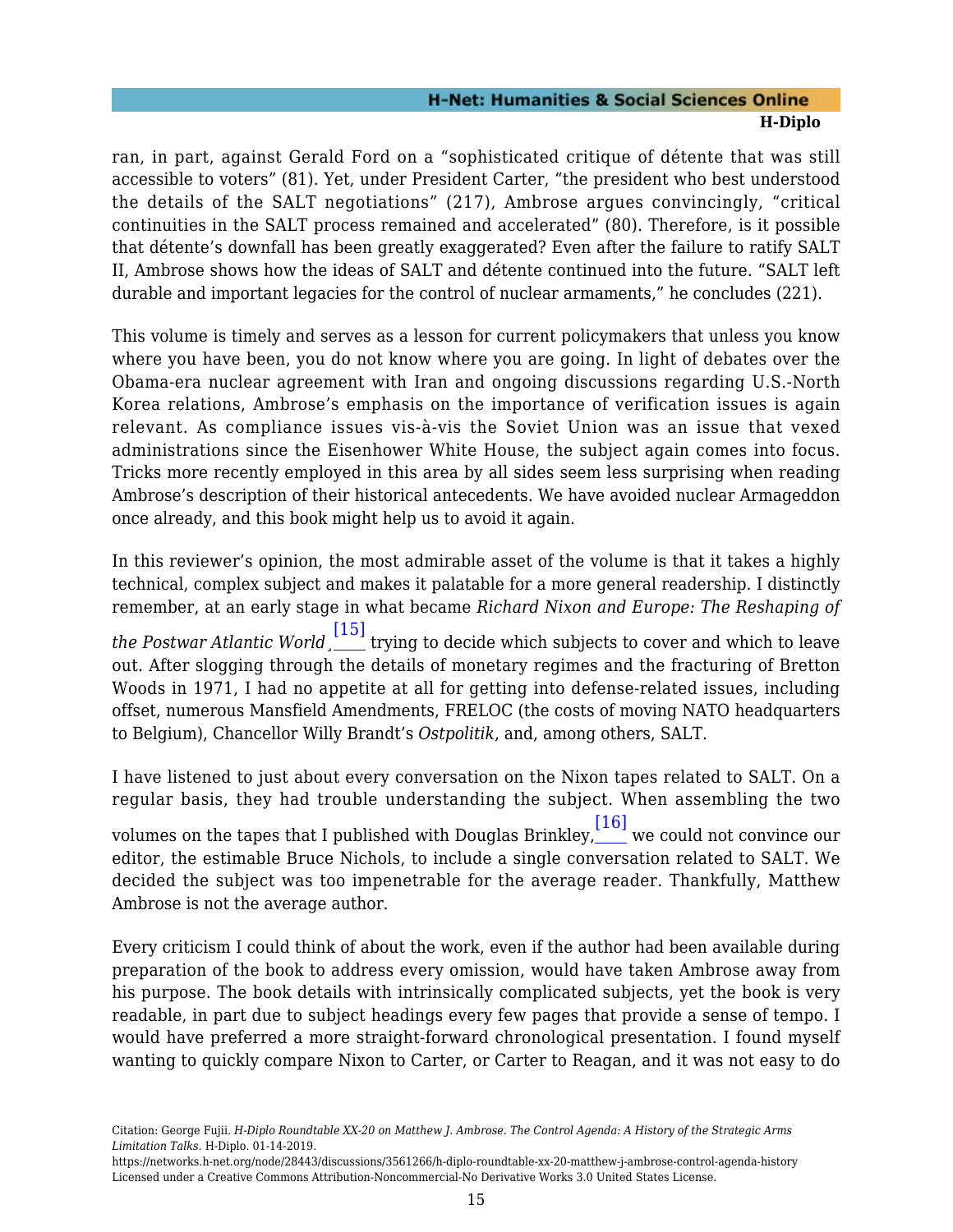so in the more thematic approach used. At the same time, what I propose would probably have been less readable than the finished volume we have. I would like to have seen some original material from the Nixon tapes. The term "SALT" appears a minimum of 348 times, and only a fraction have been transcribed or published in any way. The book seems to have been weighted more heavily towards one administration, Nixon's, than the ones where the greatest quantity of new content is available.

The book could have greatly benefitted from original interviews. Official oral history interviews might contain fresh memories, but rarely candid ones. Interviewees are still working, sometimes still in government (or might be again someday), and the people or policies they would like to critique are still living or remain sensitive. Original interviews allow one to triangulate between oral histories, declassified records, and memoirs. Figures like Kissinger–or Jimmy Carter, or Walter Mondale, or Richard Allen, or George Shultz, and others still with us – have had a long time to think about this subject. Historians could gain from the evolution of their understanding, especially in the post-Watergate period when it seems less material of substance made it to a paper record that could one day be discovered in an archive by a historian.

While reading, too many times I wondered how SALT affected other policies, such as the Helsinki Accords, rapprochement with the People's Republic of China (PRC), and domestic politics. "Carter felt the need to wall off certain issues" (220), Ambrose writes, but we cannot afford to wall off our understanding. But going into any of these in much detail would have taken the work off course. Watergate was not centrally about "campaign finance scandals" (80). Was Soviet Premier Leonid Brezhnev really as debilitated in 1974 as Ambrose suggests? He sounds pretty sharp on the Nixon tapes the year before. Ambrose points out that "Kissinger noted Nixon's tendency to become 'glassy-eyed and irritable' during extended debates" (27). The tapes tell a different story, and, as indicated earlier, so does Kissinger these days. Today, Kissinger 2.0 might say something like *I had the freedom to do what I did because of who the president was*. Of course, these critiques are made by a gadfly Nixon aficionado and are not intended to diminish an otherwise fine work. It is not my book, and I could not have done it as well.

As I was leaving Kissinger's office, I had a final moment with him. He asked me to hand him his cane, which had fallen to the ground to his right. As I reached for it, I realized that he has now lived ninety-five percent of a century. However you manipulate the numbers, that is a long time to think about your place in history. Henry Kissinger's intellectual journey continues, and he seems comfortable with the destination. Perhaps he will continue to revise his thinking, and historians need to be aware of this. I am excited to see what comes next. For that reason, my parting words were, "I'll come back and visit you after your hundredth birthday." He looked up and smiled. One would hope to see a similar smile if he read *The Control Agenda*; it humanizes a highly technical process and those involved, warts and all.

Citation: George Fujii. *H-Diplo Roundtable XX-20 on Matthew J. Ambrose. The Control Agenda: A History of the Strategic Arms Limitation Talks*. H-Diplo. 01-14-2019.

https://networks.h-net.org/node/28443/discussions/3561266/h-diplo-roundtable-xx-20-matthew-j-ambrose-control-agenda-history Licensed under a Creative Commons Attribution-Noncommercial-No Derivative Works 3.0 United States License.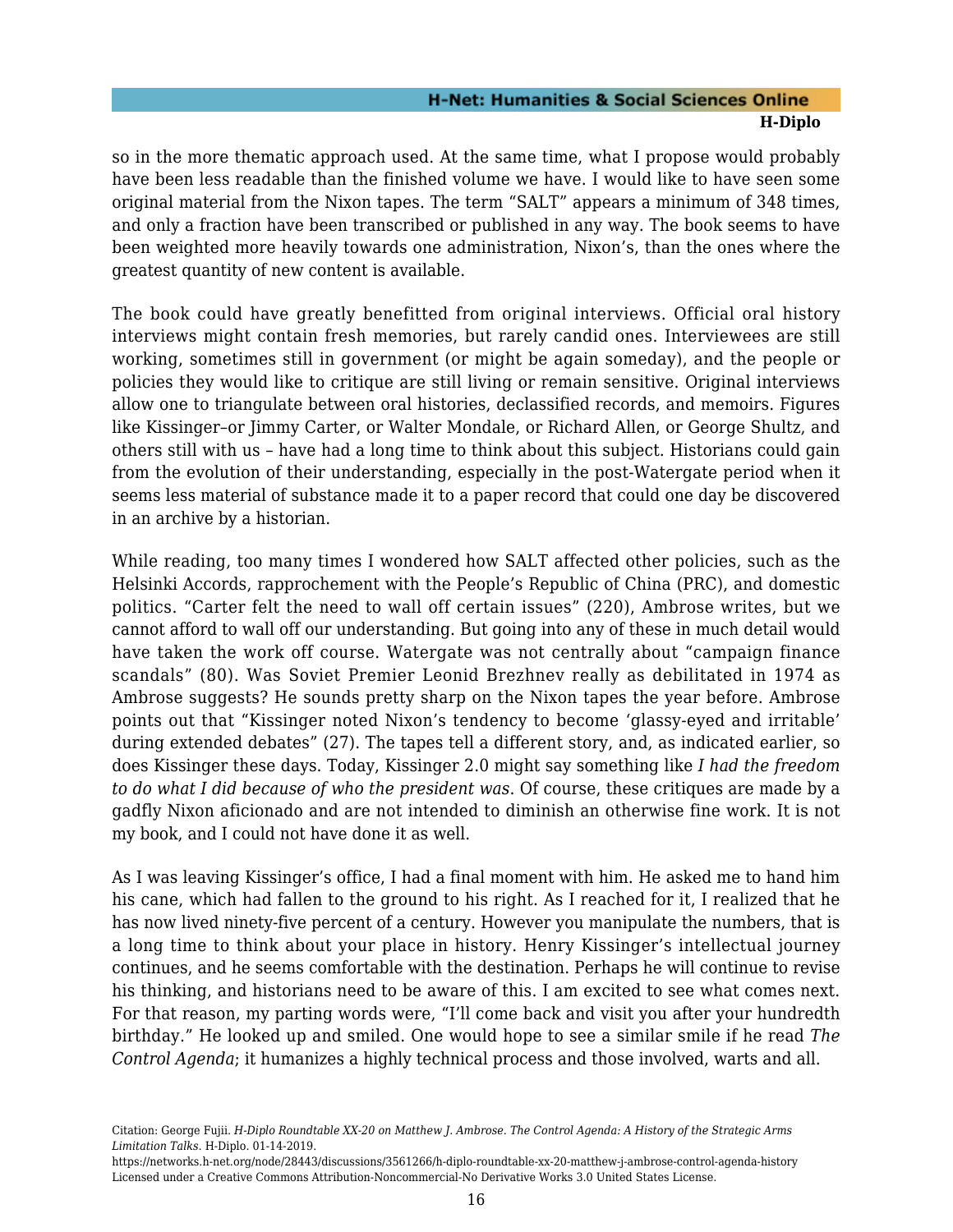<span id="page-18-0"></span>Review by David Tal, University of Sussex

<span id="page-18-1"></span>than trees - and this is not necessarily bad thing.

n this well researched and finely articulated book Matthew Ambrose provides us with a

broad interpretation of the Strategic Arms Limitations Talks (SALT) and beyond. He values SALT as an exercise in halting the arms race that failed, in the context of détente, and a laboratory that served future arms control negotiations. The failure of SALT, argues Ambrose, helped to make things better in the next rounds of the arms control negotiations. Ambrose places SALT within the wider context of détente, while assigning détente with the role suggested already by Jeremi Suri, as a mean to maintain the political status quo in the United States and Europe—west and east—in the face of the spreading unrest during the stormy late 1960s. [\[17\]](#page-28-5) Ambrose is interested more in the grand scheme of things than in the nuts and bolts of the SALT deliberations. Perhaps due to space limits, Ambrose discusses SALT in broad brush strokes, although he does not neglect to discuss details and people, where due. Thus, we can learn about the forces behind SALT, the ideas and interests that drove them, and the path SALT was taking across the years. Still, there is more forest here

While disqualified to judge the next rounds of the arm control negotiations that took place in the aftermath of the two rounds of SALT (1969-1979), I feel that I can contribute to the

<span id="page-18-2"></span>discussion on SALT, based on the book I published on this topic. [\[18\]](#page-28-6) And here, I am not sure about several points made by Ambrose. First is the idea of 'linkage', the argument that SALT was connected to and was part of détente. Like many before him, Ambrose reiterates the idea that President Richard Nixon and Secretary of State Henry Kissinger were convinced that the Soviets were more interested than the United States in SALT, and hence, it would be possible, through 'linkage,' to exact a price from the Soviet Union in different places in return for SALT. Ambrose contends that the notion of 'linkage' was weakening (29), but his scanty and incomplete treatment of the meaning of the linkage is evident even in the small details. Thus, the delay in the opening of the talks on the limitation of strategic arms was not the result of Nixon and Kissinger's sheer reluctance to "set a date too soon" (36), but because Nixon and (mainly) Kissinger tried to exact a price from the Soviet Union in return for the beginning of the talks. However, they failed, and it was the first sign to things to come, as the 'linkage' actually collapsed very quickly. As I have shown both in my book, and

<span id="page-18-3"></span>more specifically in an article on this subject, [\[19\]](#page-28-7) it was pretty soon that Nixon and Kissinger began to treat SALT in dissociation from other détente-related issues, as did President Jimmy Carter.

Citation: George Fujii. *H-Diplo Roundtable XX-20 on Matthew J. Ambrose. The Control Agenda: A History of the Strategic Arms Limitation Talks*. H-Diplo. 01-14-2019.

https://networks.h-net.org/node/28443/discussions/3561266/h-diplo-roundtable-xx-20-matthew-j-ambrose-control-agenda-history Licensed under a Creative Commons Attribution-Noncommercial-No Derivative Works 3.0 United States License.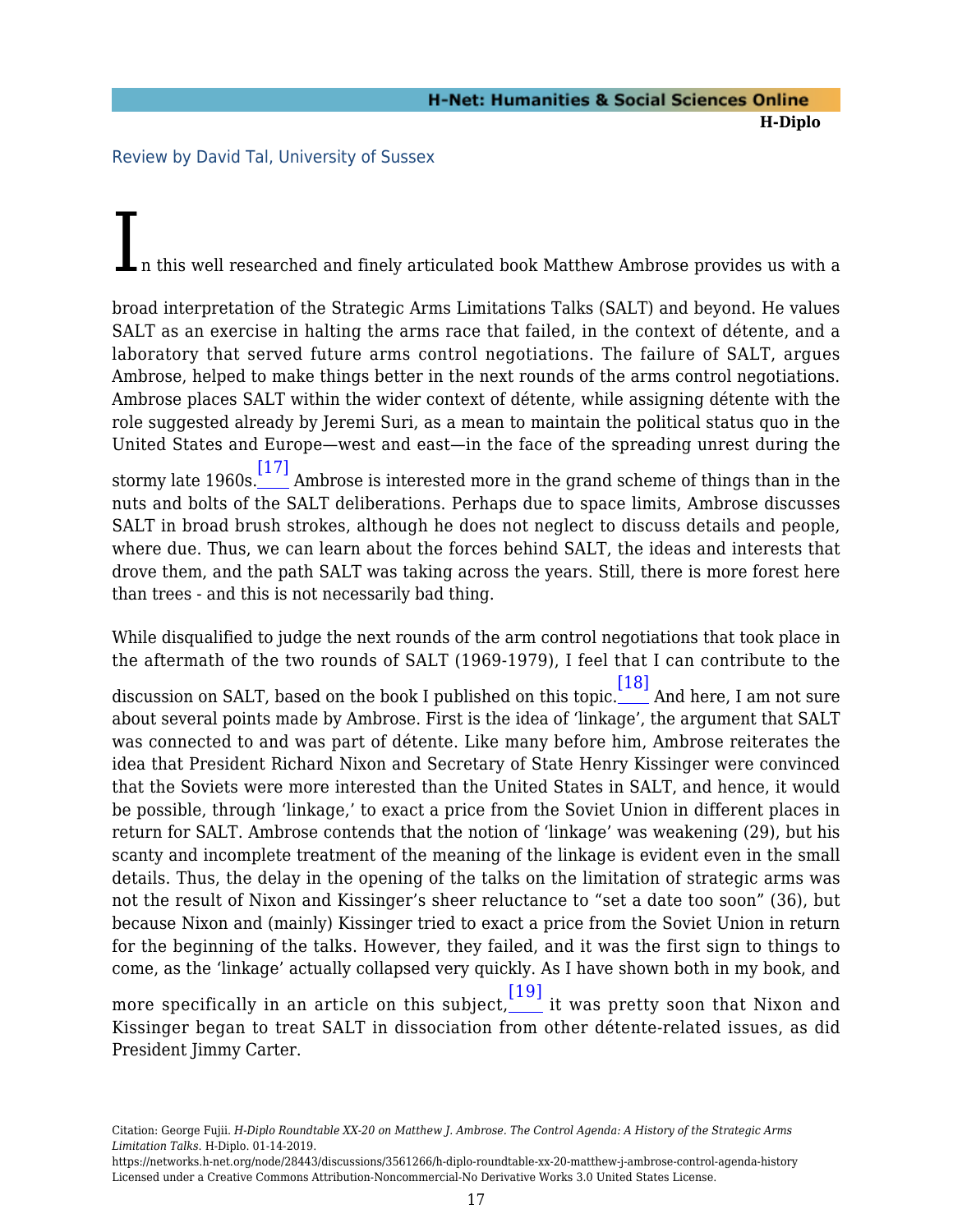In this context, I also disagree with Ambrose's suggestion that Nixon showed little interest in the intricacies of SALT. Ambrose cites Kissinger's often quoted statement about Nixon becoming "glassy-eyed" when discussing SALT, but in doing so, he ignores the plethora of documents showing Nixon's deep and thorough involvement in the shaping, making, and advancing of SALT. The National Security Council (NSC) discussions were never really about *details*, but about broad issues, and Nixon was a lively and active participant, at least until Watergate started to take its toll. On the other hand, Ambrose attributes great importance to Paul Nitze, described by Ambrose as "distinguished figure in the national security world for over twenty years" (7) in the making of SALT. He argues that "Nitze helped shape the SALT process and its legacies more than almost any single individual" (7). This is a suggestion for a whole new reading of SALT and what it was about, and I must admit that this is not my reading. Nitze was the Department of Defence's representative in the American delegation to SALT I, under the leadership of Gerard Smith. He might have played a role at a post SALT era, but during the negotiations on SALT, he was a member of the delegation that hardly played a role in the *making* of SALT. Its role was mainly working on the fine letters of the ideas originating from Washington D.C. that were the outcome of mainly Nixon and Kissinger's thoughts and ideas. Nitze let his opinions of SALT be known, usually in opposition to Nixon and Kissinger's, but his actual contribution to the making of the Nixon/Kissinger arms control policy was negligible. In fact, it is possible to write the history of SALT without mentioning Nitze even once and the study would be just as much complete.

I disagree also with the way Ambrose treats the negotiations over the limitation on Anti-Ballistic Missile (ABM) systems. He acknowledges its role as a bargaining chip, but does not discuss the depth and true meaning of that. According to Ambrose, the negotiators started to discuss the limit or ban on ABM systems almost accidentally (45ff), while in fact, the ABM limit was a major pillar of the American SALT policy. It was already during the days of the Johnson administration that the defence establishment, with Robert McNamara in its head, concluded that the Sentinel/Safeguard were ineffective and not worth their price, economically and strategically. This notion was crucial to what followed, because Nixon and those around him held to the same view, and once the Soviets realized too, that the ABM would not really provide them protection against nuclear attack, the path to SALT opened wide. With that, the ABM became Nixon's prime tool in getting an agreement that would put a cap on the offensive strategic missiles. The Johnson administration made a calculated decision to stop building large intercontinental ballistic missiles (ICBMs), and to invest money in smaller but more efficient nuclear weapons like the multiple independently targetable reentry vehicle (MIRV) and later the cruise missiles. President Nixon and his successors adhered to that decision, and since they had no leverage over the Soviets to convince them to stop developing large ICBMs, the ABMs, which the Soviets wanted to see curbed, became a prime means of trade-off. In other words, Nixon struggled energetically to get the money for a system he was determined to extinguish.

Citation: George Fujii. *H-Diplo Roundtable XX-20 on Matthew J. Ambrose. The Control Agenda: A History of the Strategic Arms Limitation Talks*. H-Diplo. 01-14-2019.

https://networks.h-net.org/node/28443/discussions/3561266/h-diplo-roundtable-xx-20-matthew-j-ambrose-control-agenda-history Licensed under a Creative Commons Attribution-Noncommercial-No Derivative Works 3.0 United States License.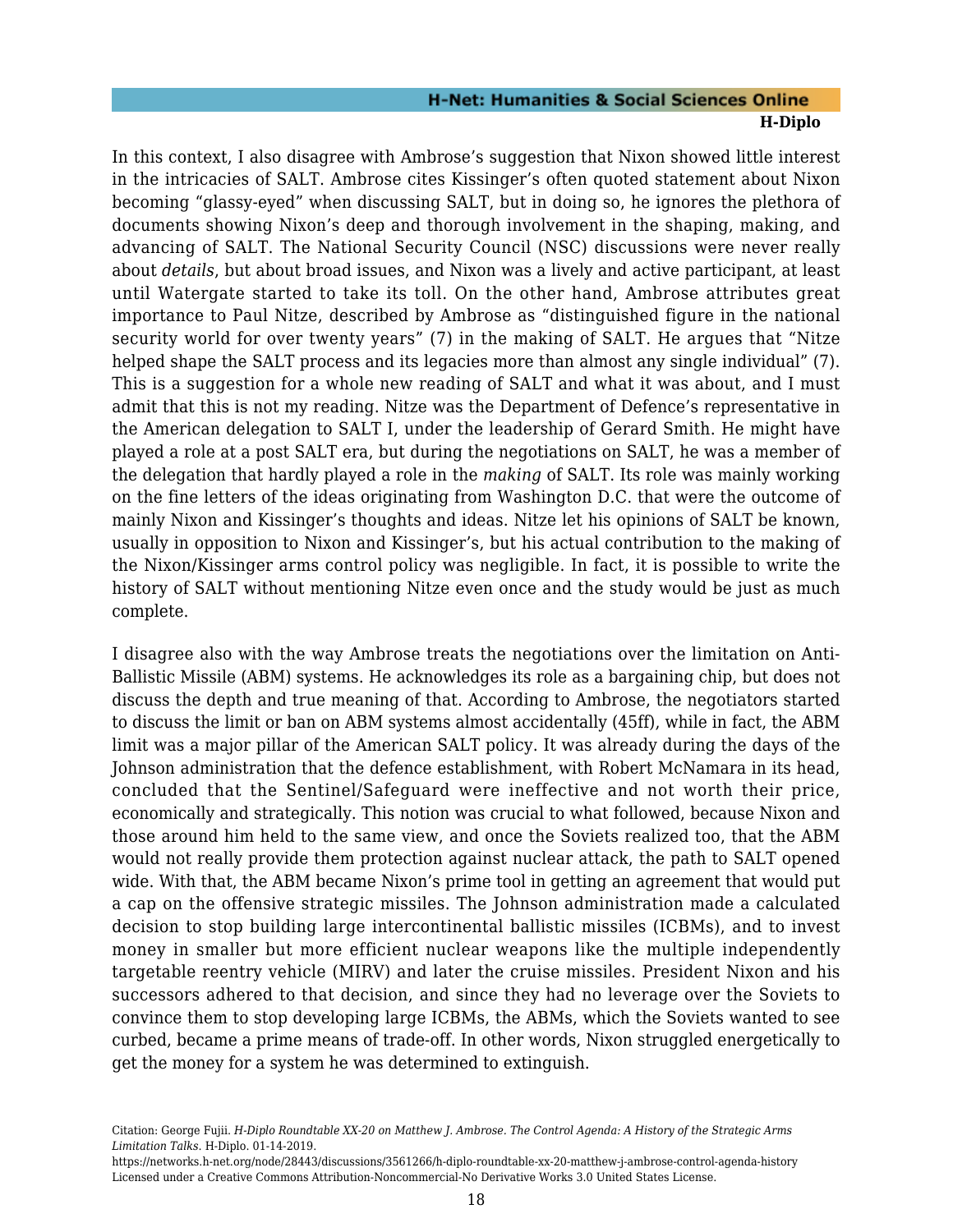I also wonder about Ambrose's treatment of the forward-based systems (FBS). He argues that the Soviets did not discuss nuclear weapons by categories, "comparing the respective stockpiles of each side," and instead "defined any weapon capable of striking Soviet soil as threatening," which led to the inclusion of the United States' European allies into the equation (44). Both the United States and the Soviet Union compared various kinds of weapons, discussing the impact of each, discussions that affected the numbers each category could have. In addition to that, the Soviets also demanded to include the FBS into the equation. But these were not exclusive, that is, either this or that. Problematic also is Ambrose's description of the debate over the meaning of strategic weapons in the context of the FBS controversy. Ambrose bases his explanation of the meaning of strategic weapons on

<span id="page-20-0"></span>the ideas of Lawrence Freedman, that is, on a secondary source. [\[20\]](#page-28-8) But there is a primary source that tells us what the protagonists suggested should be included in the strategic package. In the first meeting of the American and Soviet delegations to SALT, the head of the American delegation, Gerhard Smith, claimed that strategic weapons were those with intercontinental abilities, while his Soviet counterpart, Vladimir Semenov, argued that each weapon system that could threaten the other side should be considered as strategic [\[21\]](#page-28-9)

<span id="page-20-1"></span>weapon.

Problematic is also the somewhat diminutive role Ambrose allocates to the backchannel between Kissinger and Soviet Ambassador Anatoly Dobrynin. Using descriptions such as "Kissinger's *attempts* to bypass the U.S. diplomatic apparatus…"; "Kissinger's *attempts* to negotiate alone with the upper echelons of the Soviet government…"; "The effects of the backchannel on the SALT negotiations […] were primarily restricted to the issues of submarines and summit negotiations" (47) (italics mine), Ambrose implies that the backchannel was Kissinger's initiative, on which he embarked, with more or less success, on his own. This is not the case. Kissinger did not *attempt* to negotiate—he *did* negotiate. He did not *attempt* to negotiate alone—he negotiated with the full knowledge and blessing of the president. Ambrose's last statement here is the most astonishing, as Kissinger and Dobrynin discussed *everything*—the ABM limit agreement, limits on offensive weapons—all of them, and all the other topics that the American and Soviet delegations later turned into articles and clauses. Part of the explanation for the differences in view and perspective lay, I think, in the fact that Ambrose did not exhaust all the available sources pertinent to SALT, such as those deposited in the Nixon presidential library and the national archives, as well as the Digital National Security Archives collection. Using them might have led to different conclusions.

Ambrose's book neglects one conspicuous feature of both Nixon and Carter's SALT policy, at least in the early stages of their administrations: both sought to re-invent the wheel. Nixon completely ignored the history of SALT that started with the Johnson administration, only to

Citation: George Fujii. *H-Diplo Roundtable XX-20 on Matthew J. Ambrose. The Control Agenda: A History of the Strategic Arms Limitation Talks*. H-Diplo. 01-14-2019.

https://networks.h-net.org/node/28443/discussions/3561266/h-diplo-roundtable-xx-20-matthew-j-ambrose-control-agenda-history Licensed under a Creative Commons Attribution-Noncommercial-No Derivative Works 3.0 United States License.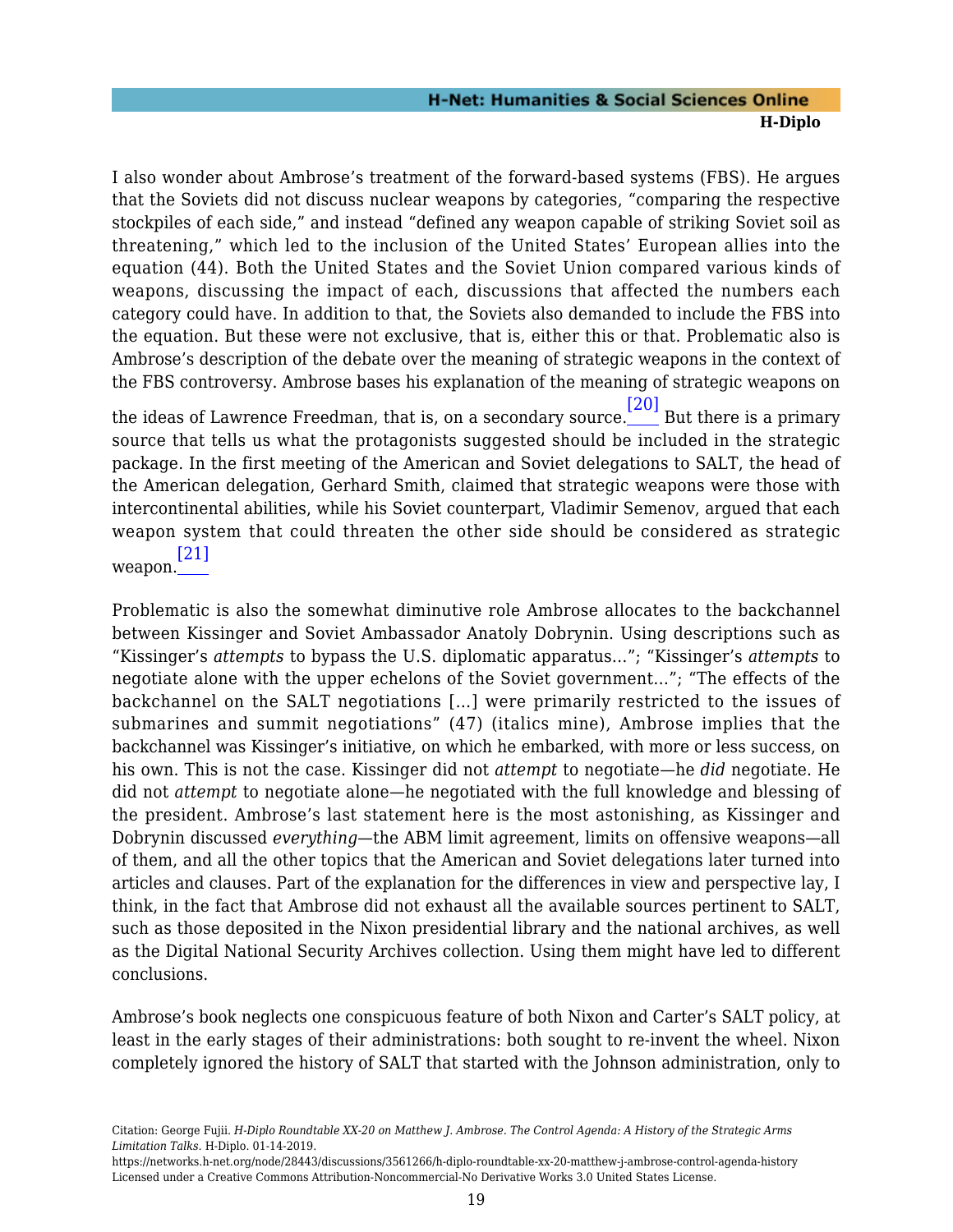return to its fundamentals, in the face of the Soviet resistance to Nixon's innovative ideas, while Carter tried to turn the past status-quo based agreements, mainly the Vladivostok agreement (1974) into a true arm reduction agreement, once again, to turn back to the path paved from his by his predecessors.

However, more than details and points of disagreement, I would argue that the major difference between Ambrose's book and mine is historiographical. As mentioned above, Ambrose discusses SALT within the wider context of U.S. nuclear strategy, referring more than once to the allusive concept of 'deterrence' and as a mean to achieve controlled arms control. For failing to achieve that, Ambrose regards SALT as flawed (216). My understanding of SALT is different. The negotiations were never about actual reduction or limitation of contemporary strategic arms. At the most, they led to the dismantling of weapons that were nonetheless obsolete. Where it mattered, the maximum they aimed to achieve was putting a cap on the strategic arms race, and even that, as the SALT I and SALT II showed, without forcing the signatories to give up actual strategic weapons. "We are giving up nothing," insisted Kissinger when he tried to convince Senators to support SALT,

<span id="page-21-1"></span>and it was not just a sale-phrase. [\[22\]](#page-28-10) The Soviets could say the same thing to their audience. In the case of SALT II, it even meant an increase in the number of offensive weapons. That is, the agreements aimed to give the sides a sense of equality in weapons' numbers or quality and would not force them to engage in a costly arms race. The negotiations and agreements did not lead, and were not aimed to lead, to the end of the development of more destructive and more powerful strategic arms. The development of MIRV and cruise missiles is an example to that. And so, while American and Soviet teams were negotiating to put a cap on the number of ICBMs each side could hold, the United States and the Soviet Union were already developing the next generation of more powerful, more accurate, and more destructive nuclear weapons. So, what was the point of the negotiations that preoccupied the Nixon and Carter administrations (and their Soviet counterparts) for so many years? To best understand the SALT process, and process it was- the T in SALT can be used both as Treaty and Talks, we need to look at SALT as an economic and strategic project, aiming to preserve the status quo in a way that would allow its signatories to stop investing in arm systems that were considered as obsolete, for the sake of new and more innovative arms systems, without being looked at as weak. It was the no-longer-useful ABM for the new MIRV or cruise missile.

#### <span id="page-21-0"></span>Author's Response by Matthew Ambrose, U.S. Government Accountability Office

am grateful to the authors of the above reviews for engaging so thoughtfully with my

Citation: George Fujii. *H-Diplo Roundtable XX-20 on Matthew J. Ambrose. The Control Agenda: A History of the Strategic Arms Limitation Talks*. H-Diplo. 01-14-2019.

https://networks.h-net.org/node/28443/discussions/3561266/h-diplo-roundtable-xx-20-matthew-j-ambrose-control-agenda-history Licensed under a Creative Commons Attribution-Noncommercial-No Derivative Works 3.0 United States License.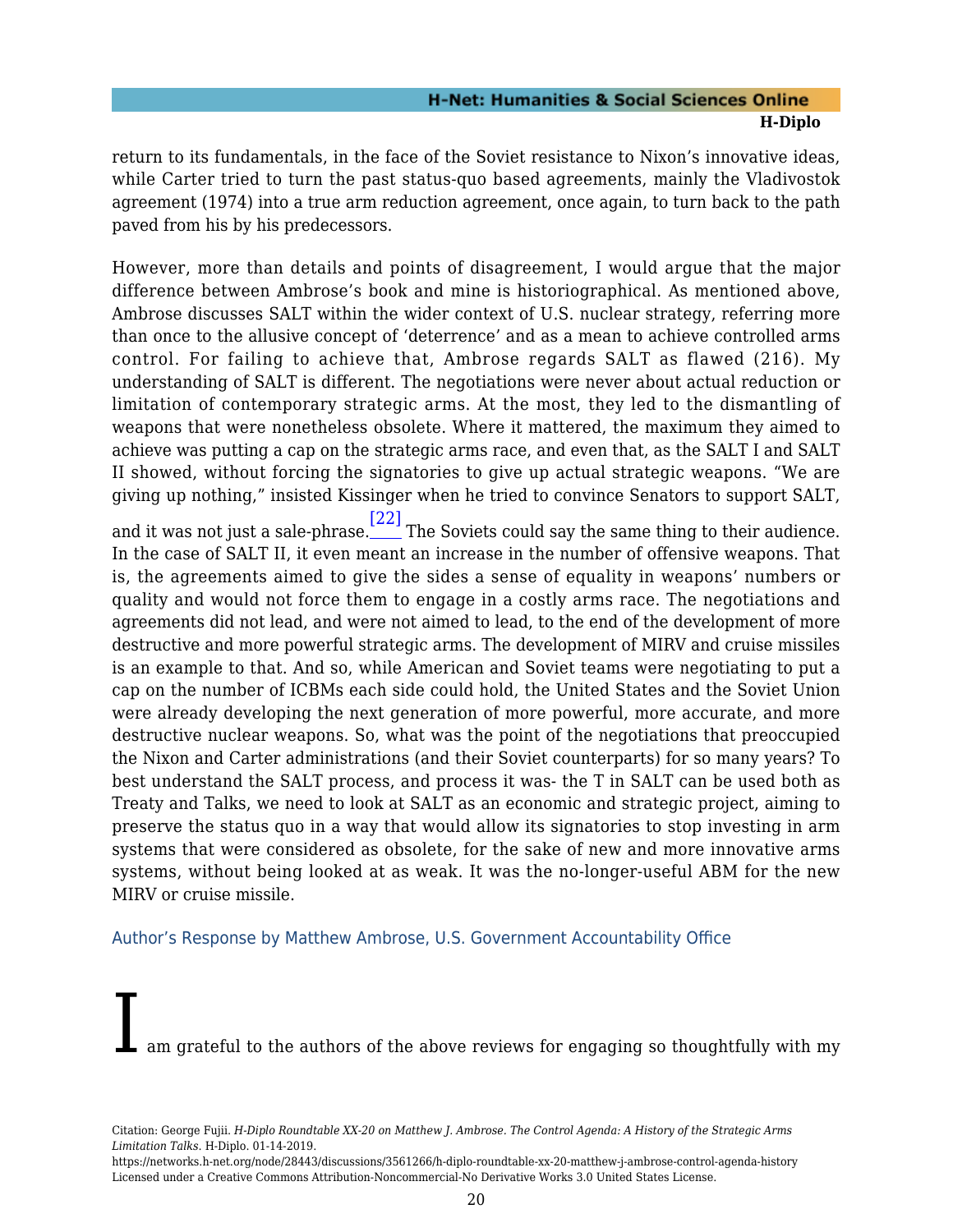book. Nuclear arms control is far from an uplifting subject, but the insights and criticisms brought by Ronald Granieri, John Maurer, Luke Nichter, and David Tal, as well as Scot Kauffman in his introduction, speak to its continuing importance.

The reviewers have done an excellent job highlighting the themes of the book and raised several interesting points. Ronald Granieri was especially apt in emphasizing that the Strategic Arms Limitation Talks (SALT) were a process, much like the Middle-East peace process. While such processes have benefits, those watching in real time might find the experience a bit like watching paint dry. Because SALT was more important as a process than a set of results, he finds the importance of SALT's legacies "debatable."

I take Granieri's point that substantive products of SALT negotiations are much smaller today than successful negotiations like the first Strategic Arms Reduction Treaty (START I) and the Intermediate-Range Nuclear Forces Treaty (INF). But SALT's status as a 'failure' despite the incredible political capital dedicated to it, is part of what makes it so significant. It is said that individuals learn more from failures than from their successes. This may not be completely true for diplomatic history, but I think large-scale failures show historians different things. At a minimum, SALT was the main experience from which negotiators in those future successful negotiations could draw. It loomed large their minds, even if it is less evident today.

<span id="page-22-0"></span>Several of the reviewers also point out that, despite some efforts to analyze the Soviet perspective, the book is primarily about the American experience of SALT. It is a fair cop. While some oral histories and English-language works like that of Alexander Savalyev and Nikolai Detinov [\[23\]](#page-28-11) exist, a comprehensive account of both sides' experience remains to be written, and would be extremely valuable. I fear it may not be possible barring a major change in the character of the Russian government. In particular, Russian citizens researching nuclear issues have faced jail time for possessing, let alone publishing,

<span id="page-22-1"></span>information that was at one point publicly available. [\[24\]](#page-28-12)

Luke Nichter and David Tal suggest, in different ways, that I have underrated President Richard Nixon's direct role in SALT negotiations, particularly SALT I, and it is an interesting question. My book presents Nixon as an important overseer, establishing the general direction and developing some sense of where SALT belonged in his broader foreign policy, but not being deeply involved in details beyond a certain point. I do spend far more time exploring Secretary of State Henry Kissinger's understanding of these more complicated issues. Nichter shows that Kissinger himself has backed away from his egocentric accounts of earlier decades and now readily admits that Nixon was the central figure on most issues. Tal asserts that Nixon was a "lively and active" participant in National Security Council (NSC) debates on SALT, and that Nixon was deeply engaged in SALT issues.

Citation: George Fujii. *H-Diplo Roundtable XX-20 on Matthew J. Ambrose. The Control Agenda: A History of the Strategic Arms Limitation Talks*. H-Diplo. 01-14-2019.

https://networks.h-net.org/node/28443/discussions/3561266/h-diplo-roundtable-xx-20-matthew-j-ambrose-control-agenda-history Licensed under a Creative Commons Attribution-Noncommercial-No Derivative Works 3.0 United States License.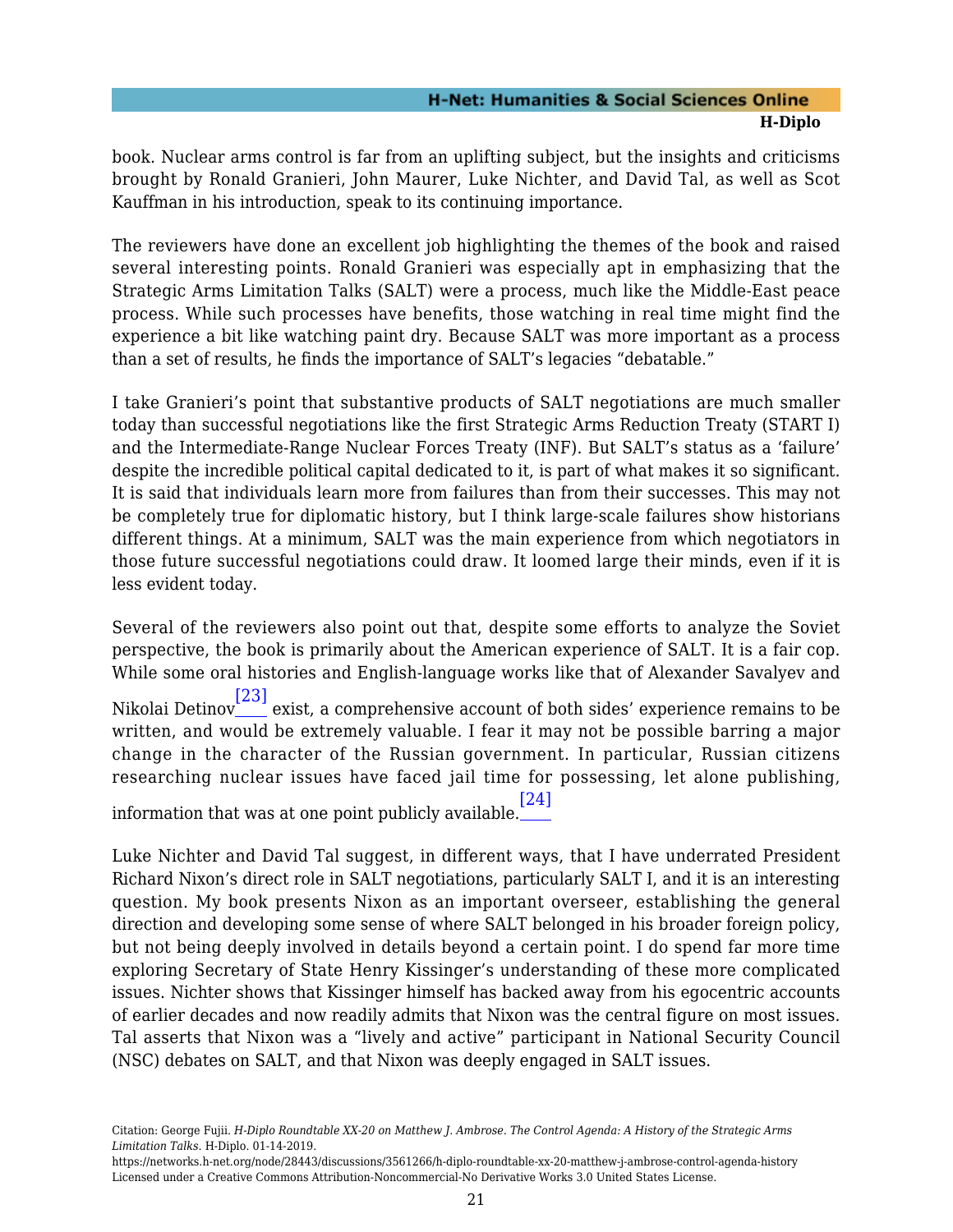I agree with Tal, to an extent. In NSC transcripts Nixon indeed seems lively and active. His comments also seem to me glib and shallow, and not evidence of a sophisticated grasp of all of the technological and doctrinal issues at play. Tal himself states that NSC meetings were not really about details anyway. If one believes, as I do, that the working out of these technical details is central to SALT's historical import, then Nixon's contributions here are appropriately rated. To the extent that Nixon was making decisions about the timing of negotiations, empowering personnel, and managing the domestic politics of SALT, he was indeed quite interested. He also signed off on many of the substantive elements of the U.S. position to be presented in negotiation. But this is endorsing the work of others, and rarely did Nixon make a decision about the substance and terms of SALT against Kissinger's advice.

I am not the first to find Nixon an important but somewhat inscrutable figure. He was clearly intelligent, but not an intellectual. He lacked many of the typical extroverted attributes of successful politicians, yet his political success, regardless of the ends he sought, was undeniable. He is a difficult figure to psychologize, and his mindset is a moving target as he gradually descended into resentment and paranoia in his final years in office. As it stands, however, these were his main contributions to the substance of SALT I in particular.

John Maurer questions the level of influence arms control had on the development of counter-force doctrines in the 1970s and 1980s. The works he cites present an interesting counter-narrative. I do not mean to provide a monocausal explanation for these doctrines by any means, nor to deny these concepts' intellectual lineage, which was quite distinct from arms control. I do hope that readers come away from this book with a sense of how significant the notion of 'arms control' was during this era for anyone working on nuclear issues. I believe that historians have failed to pick up on this significance because SALT especially was so complicated and sprawling, which makes it very difficult to integrate into a historical narrative about a different, but related subject. Regardless of complexity, these negotiations were an almost overwhelming aspect of U.S. national security debates, so much so that their discontinuation in 1983 brought millions of people into the streets and raised fears of nuclear war to a fever pitch. Defense planners and policymakers were acutely aware of these pressures, and they seeped into every aspect of their planning, even if planners resented them or found them overblown.

Maurer also raises an interesting point when he states that "American leaders used SALT as a vehicle for promoting U.S. nuclear advantage." The use of arms control as a vehicle for pursuing competitive advantage has been a subject of much of Maurer's work, and it is a fascinating lens through which to consider the SALT experience. No doubt many people pursued SALT or SALT-like negotiations for many different reasons, and the more credulous

https://networks.h-net.org/node/28443/discussions/3561266/h-diplo-roundtable-xx-20-matthew-j-ambrose-control-agenda-history Licensed under a Creative Commons Attribution-Noncommercial-No Derivative Works 3.0 United States License.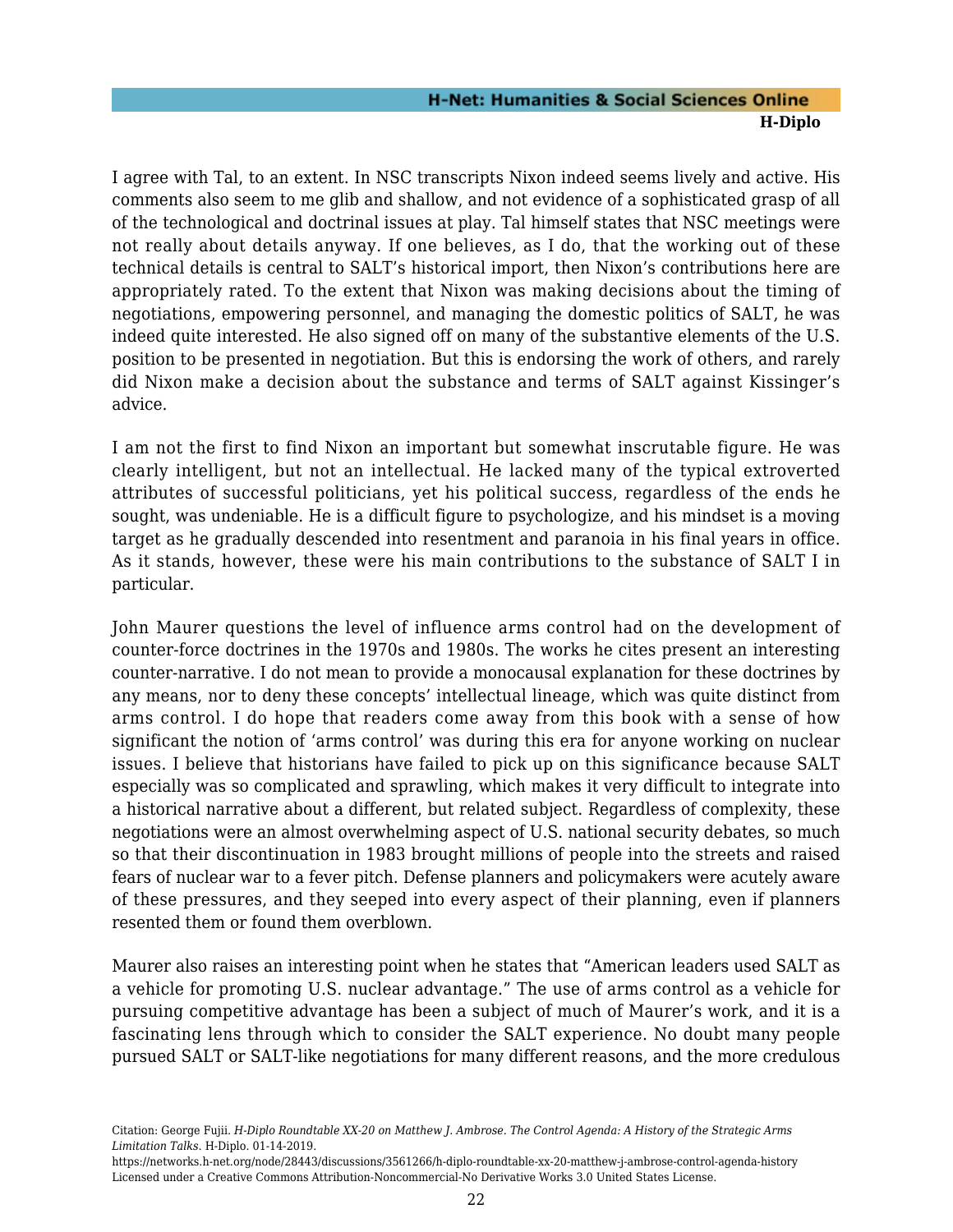and earnest supporters likely did not see it this way. But when looking at structural outcomes, he may have a point. The weakest agreement in terms of securing a U.S. advantage, SALT II, went down in defeat, after all.

The United States was not alone in this pursuit. Who should benefit and what the relative nuclear standings should be following an agreement were central questions in SALT, and the Soviet concept of the 'correlation of forces' often seemed to imply that, since they believed their military and economic power to be on the upswing, the results of any arms control agreement ought to be tilted in their favor as well.

I worry that such a perspective might sap such agreements of the legitimacy both sides clearly thought they conveyed. How a country can achieve its arms control goals while preserving this legitimacy *and* securing the assent of the other party thus becomes a complex dance of realist security concerns and constructivist thinking.

I especially enjoyed reading Tal's review, by one of the few other scholars to have written specifically on SALT, to see where our views align and where they diverge. Tal calls my treatment of Nixon and Kissinger's early attempts at 'linkage' "scanty and incomplete." I did not dedicate much space to the administration's early attempts to delay the negotiations out of a belief that the Soviets might provide concessions in other areas. The policy fell flat within a few months due to domestic political pressure and the Soviets' unwillingness to play along. Tal's book on SALT dedicates considerable space to this doomed effort, and it is quite informative. [\[25\]](#page-28-13) I wonder, however, if this is not a point better made about the nature of détente, of which SALT was initially only a part, before becoming something else. As I see

<span id="page-24-0"></span>it, the purpose of my book is to chart how SALT could take on a life of its own. Despite the difference in emphasis, however, Tal and I still come to the same conclusion, that SALT I was remarkably resistant to influence from outside events or attempts to leverage it against other issues.

<span id="page-24-1"></span>Tal also argues my treatment of the Anti-Ballistic Missile Treaty (ABM) Treaty negotiations suggests that U.S. officials had not seriously considered the importance of ABM systems in the strategic balance prior to entering negotiations. To clarify: just because the issue came up in formal negotiations before the delegation had an authorized position to share, that does not mean the U.S. government did not have strong views on the subject; only that it had no plan for how to broach it with the Soviet delegation. He also states that "Nixon struggled energetically to get the money for a system he was determined to extinguish." This is not a major revelation. After Secretary of Defense Robert McNamara's failure at the Glassboro summit, he relented to the establishment of the Sentinel ABM system but continued to push for controls on ABMs and ballistic missiles. This relationship between offense and defense was always apparent, as was the idea that defense would almost certainly lose out in the bargain. The Nixon team never attempted to deny this connection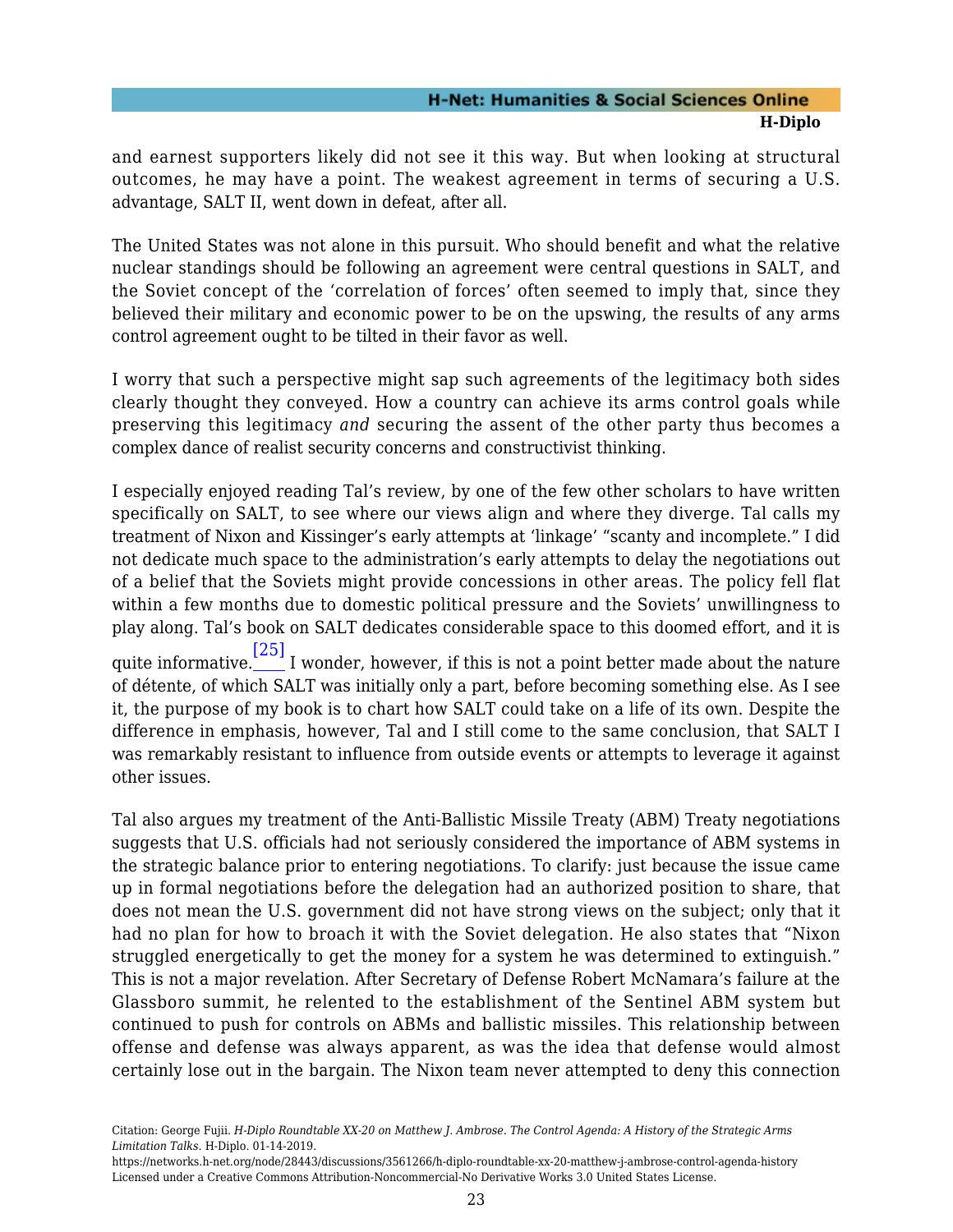but wanted to leave open the terms of the trade. [\[26\]](#page-28-14)

For a history of the entire SALT process, focusing too much on ABM systems would be beside the point. The technology was less advanced and less widespread than ballistic missiles in 1969. Once ABMs were limited to very low levels, they were a settled issue from 1972-1983. Yet still the talks continued, because ABMs were not what motivated nations to pursue arms control at a gut level. Nuclear weapons (and their delivery systems) did. The ABM Treaty established some common assumptions, but offensive forces ought to remain the heart of the story.

Tal also believes I understate the import of the Kissinger-Soviet Ambassador Dobrynin backchannel. It is wrong to over-attribute the structure of SALT I to the backchannel just because much of the agreements came up for discussion there. If the backchannel had not been opened, or used in a limited fashion, the basic outlines of SALT I would likely have been the same. Trading off a de-facto ban on ABMs for a cap on offensive forces was first proposed by McNamara in 1967, and Tal admits that the Nixon administration worked its way back to this position despite early attempts to the contrary. Giving Kissinger and his backchannel the majority of the credit then feeds into Kissinger's belief that only statesmen could cut through the bureaucratic morass to achieve lasting agreements.

If we are to talk of the impact of the backchannel, we should focus on how the use of a *secret*, *unofficial* one ultimately shaped the agreements. And the simple fact is that Kissinger made mistakes. He made mistakes because he operated with limited staff support and without the awareness of the interagency. He made well-documented mistakes on submarine-launched ballistic missiles that would have been easily caught by involving other agencies or departments. On the eve of the 1972 Moscow summit, the official and unofficial channels converged, but their meeting was more like a car crash, because neither was fully aware of what the other had already agreed to. Yet when criticism of SALT I's terms started to come out of Congress, Kissinger had no problem blaming the arms control bureaucracy for the agreement's shortcomings.

Tal also states that I neglected to describe Nixon and President Jimmy Carter's early attempts to "reinvent the wheel." I find this puzzling. Given that the Nixon administration had only abstract studies and a single failed summit to go on, their efforts might better be described as 'constructing the wheel.' As for the Carter administration, I dedicate the fourth chapter of my book to a period of less than three months in which Carter tried and failed to force a radical break from the framework for SALT II he had inherited from Ford.

Tal believes my treatment of negotiator and defense intellectual Paul Nitze is out of proportion to his significance, going so far as to say he could be safely ignored without harming the narrative. While Nitze's impact on the structure of SALT I was limited to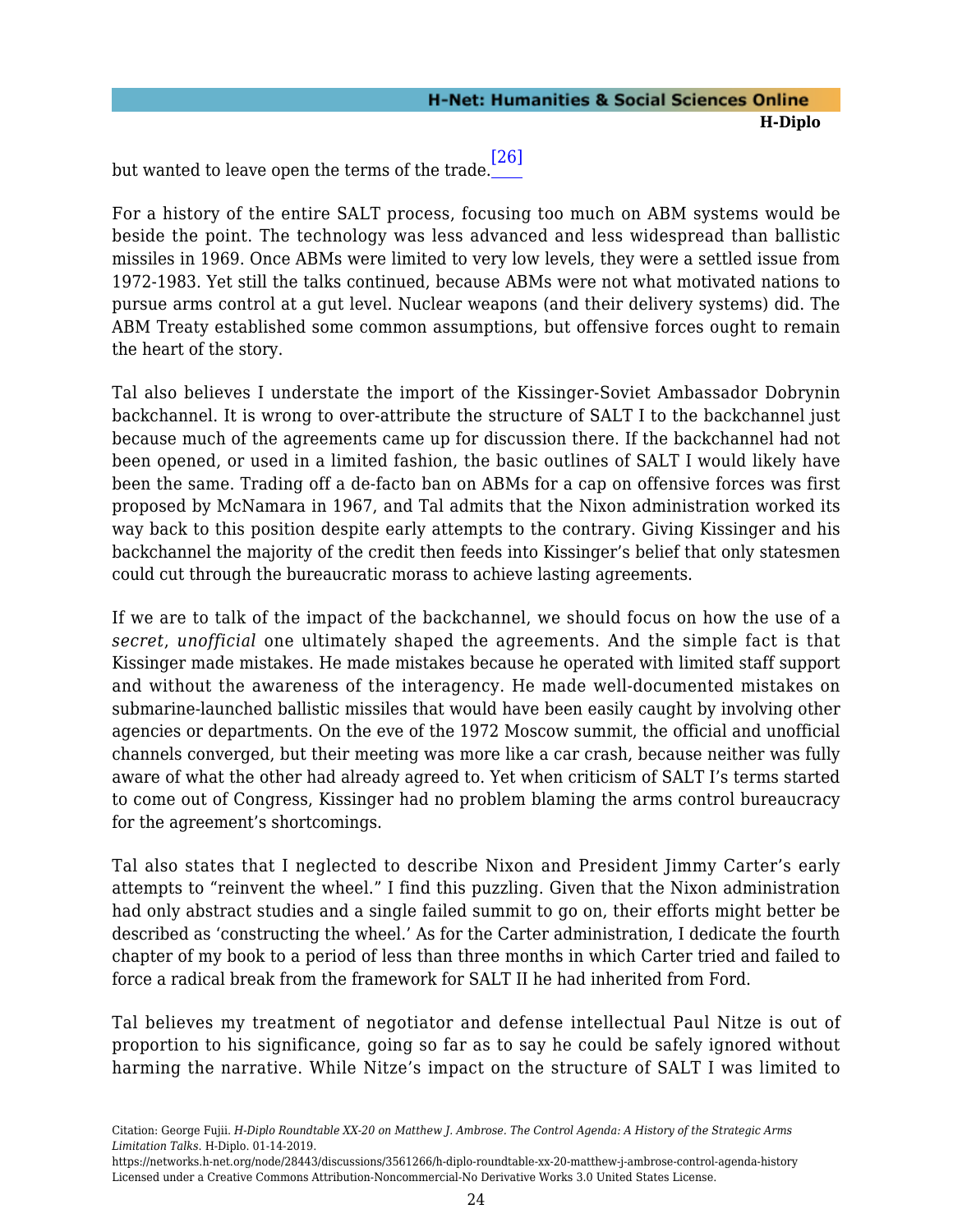technical details, it was the beginning of a prolonged engagement, both political and intellectual, that had significant repercussions. His opportunities to negotiate independently on difficult subjects in SALT I set the template for his later 'Walk in the Woods' gambit in 1982. We think of one of SALT II's main legacies as its failure to be ratified. Nitze was one of the most prominent voices against SALT II, and one of the key members of the Committee on the Present Danger, significantly influencing the positions on the treaty that organization ultimately took. Nitze then had the opportunity to build constructively on these criticisms in the INF talks. Nitze was both a significant actor in the life of these negotiations, and a bellwether for attitudes on arms control and the strategic balance, especially if we continue the story through 1983, as I do. Ignoring him makes it far more difficult to understand the strategic, doctrinal, and political issues that SALT continued to raise. SALT was controversial in its time, and ultimately failed. If we study only the views of those negotiating it and fail to engage meaningfully with those who grew into critics, we will miss essential elements of SALT's historical significance and the causes of its failure.

Finally, and in keeping with that point, I am surprised that none of the reviewers took issue with my periodization. I argue that the first three years of the INF negotiations bore a greater resemblance to the SALT negotiations than they did to the more fruitful negotiations that came after. I confess that carrying the story of SALT through 1983 was met with some skepticism by my colleagues and editors when I first proposed it. Given the reviewers' responses, however, I am hopeful that I have achieved my aim. In contrast to those who see 1981 and the rise of President Ronald Reagan as the decisive break with regard to arms control, I hope that future scholars will see the years 1981-1983 as an important time of trial in which many of the issues of the 1970s were finally allowed to come to a head. To paraphrase Winston Churchill, we should not look at the failure of ratification in 1979 as the end of SALT, but rather, as the beginning of the end.

#### **Notes**

<span id="page-26-0"></span>[\[1\]](#page-3-1)

 Elisebeth Hurup, ed., *The Lost Decade: America in the Seventies* (Aarhus: Aarhus University Press, 1996).

<span id="page-26-1"></span>[\[2\]](#page-3-2)

 Peter N. Carroll, *It Seemed Like Nothing Happened: The Tragedy and Promise of America in the 1970s* (New York: Holt, Rinehart, and Winston, 1982).

<span id="page-26-2"></span>[\[3\]](#page-3-3)

 See, for instance, Bruce J. Schulman, *The Seventies: The Great Shift in American Culture, Society, and Politics* (New York: Free Press, 2001); Dominic Sandbrook, *Mad as Hell: The Crisis of the 1970s and the Rise of the Populist Right* (New York: Knopf, 2011); David Frum, *How We Got Here: The 70's: The Decade that Brought You Modern Life (for Better or Worse)* (New York: Basic Books, 2000); Edward D. Berkowitz, *Something Happened: A Political and Cultural Overview of the 1970s* (New York: Columbia University Press, 2006); Shelton Waldrep, ed., *The Seventies: The Age of Glitter in Popular Culture* (New York: Routledge, 2000); Jefferson Cowie, *Stayin' Alive: The 1970s and the Last Days of the Working Class* (New York: New Press, 2010).

https://networks.h-net.org/node/28443/discussions/3561266/h-diplo-roundtable-xx-20-matthew-j-ambrose-control-agenda-history Licensed under a Creative Commons Attribution-Noncommercial-No Derivative Works 3.0 United States License.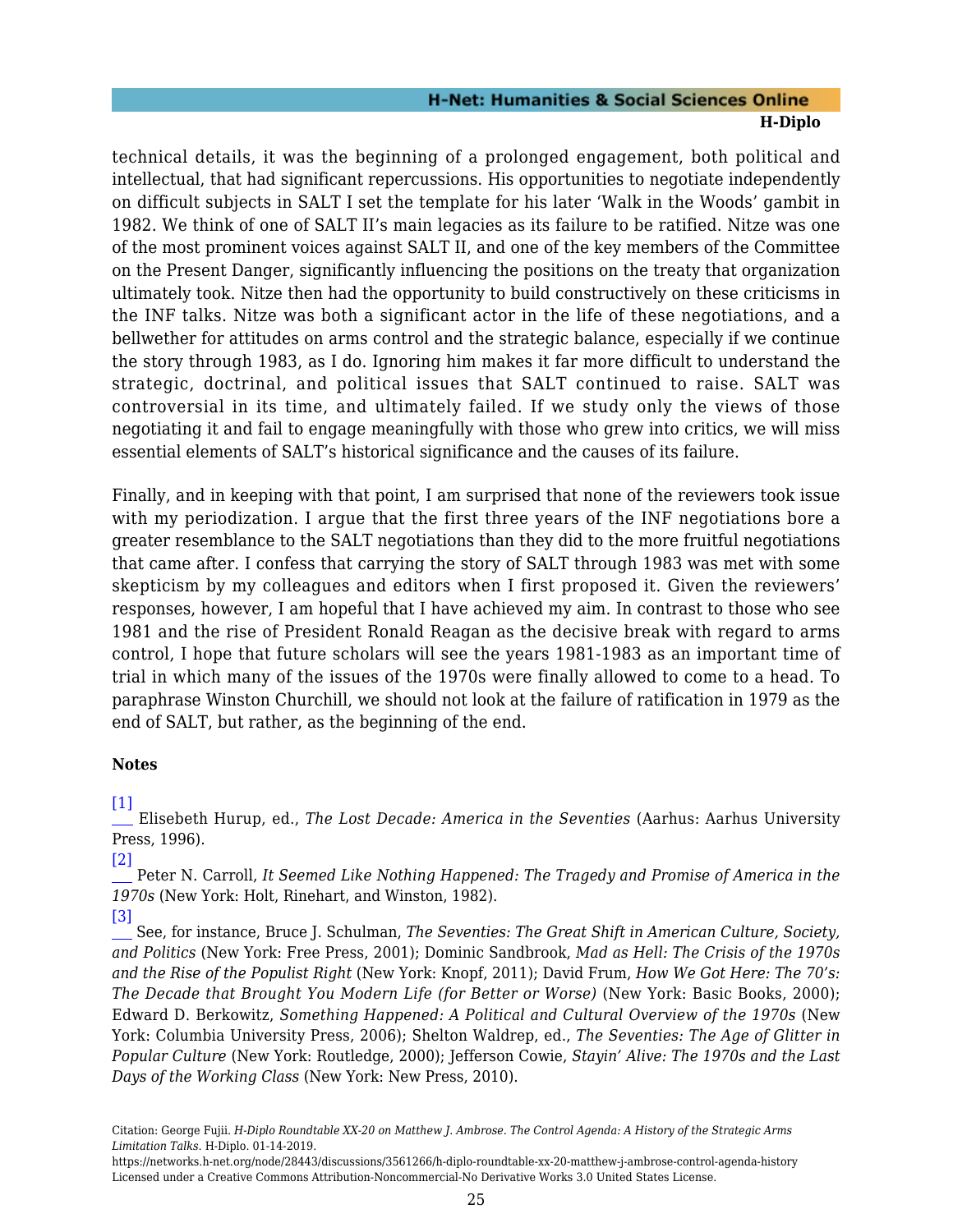#### <span id="page-27-0"></span>[\[4\]](#page-3-4)

 As examples, readers may wish to consult Barbara Zanchetta, *The Transformation of American International Power in the 1970s* (New York: Cambridge University Press, 2014); Daniel J. Sargent, *A Superpower Transformed: The Remaking of American Foreign Relations in the 1970s* (New York: Oxford University Press, 2015); Niall Ferguson, Charles Maier, Erez Manela, and Daniel Sargent, eds., *The Shock of the Global: The 1970s in Perspective* (Cambridge: Belknap Press of Harvard University Press, 2010); Salim Yaqub, *Imperfect Strangers: Americans, Arabs, and U.S.-Middle East Relations in the 1970s* (New York: Cornell University Press, 2016).

<span id="page-27-1"></span>[\[5\]](#page-9-0)

 On this era, see in particular Richard A. Hunt, *Melvin Laird and the Foundation of the Post-Vietnam Military, 1969-1973* (Washington, D.C.: Government Publishing Office, 2015) and Edward C. Keefer, *Harold Brown: Offsetting the Soviet Military Challenge, 1977-1981* (Washington, D.C.: Government Publishing Office, 2017), volumes VII and IX in the series. The entire series, including document supplements, is available at: [https://history.defense.gov/Publications/Secretaries-of-Defense-Historical-Series/.](https://history.defense.gov/Publications/Secretaries-of-Defense-Historical-Series/) Further volumes are forthcoming.

<span id="page-27-2"></span>[\[6\]](#page-10-1)

 James Cameron, *The Double Game: The Demise of America's First Missile Defense System and the Rise of Strategic Arms Limitation* (New York: Oxford University Press, 2017). [\[7\]](#page-11-0)

<span id="page-27-3"></span> Alexandr Savelyev and Nikolay Detinov, *The Big Five: Arms Control Decision-Making in the Soviet Union* (Westport: Prager, 1995); Pavel Podvig, "The Window of Vulnerability That Wasn't: Soviet Military Buildup in the 1970s–A Research Note," *International Security* 33:1 (2008), 118-138. [\[8\]](#page-11-1)

<span id="page-27-4"></span> William Burr and David Rosenberg, "Nuclear Competition in an Era of Stalemate, 1963-1975," in *The Cambridge History of the Cold War, Volume II: Crises and Détente*, Melvyn Leffler and Odd Arne Westad, eds. (New York: Cambridge University Press, 2010), 88-111; Francis Gavin, *Nuclear Statecraft: History and Strategy in America's Atomic Age* (Ithaca: Cornell University Press, 2012); Cameron, *The Double Game*.

<span id="page-27-5"></span>[\[9\]](#page-12-0)

 Terry Terriff, *The Nixon Administration and the Making of U.S. Nuclear Strategy* (Ithaca: Cornell University Press, 1995); Ted Greenwood, *Making the MIRV: Study of Defense Decision Making* (New York: HarperCollins, 1975); Donald Mackenzie, *Inventing Accuracy: A historical Sociology of Nuclear Missile Guidance* (Cambridge: The MIT Press, 1993).

<span id="page-27-6"></span>[\[10\]](#page-12-1) Gavin, *Nuclear Statecraft*; Brendan Rittenhouse Green and Austin Long, "The Geopolitical Origins of U.S. Hard-Target-Kill Counterforce Capabilities and MIRVs," in Michael Krepon, Travis Wheeler, and Shane Mason, eds., *The Lure and Pitfalls of MIRVs: From the First to the Second Nuclear Age* (Washington, DC: The Stimson Center, 2016), 19-54; Niccolo Petrelli and Giordana Pulcini, "Nuclear Superiority in the Age of Parity: U.S. Planning, Intelligence Analysis, Weapons Innovation and the Search for a Qualitative Edge, 1969-1976," *International Historical Review* 40:5 (January 2018). DOI: <https://doi.org/10.1080/07075332.2017.1420675>.

<span id="page-27-7"></span>[\[11\]](#page-13-1) Conversation Among President Nixon, the Joint Chiefs of Staff, Secretary of Defense Laird, and Others, 10 August 1971, Erin R. Mahan, ed., *Foreign Relations of the United States, 1969-1976, Volume XXXII, SALT I, 1969-1972* (Washington, DC: United States Government Printing Office, 2010), Document 190, [https://history.state.gov/historicaldocuments/frus1969-76v32/d190.](https://history.state.gov/historicaldocuments/frus1969-76v32/d190)

Citation: George Fujii. *H-Diplo Roundtable XX-20 on Matthew J. Ambrose. The Control Agenda: A History of the Strategic Arms Limitation Talks*. H-Diplo. 01-14-2019.

https://networks.h-net.org/node/28443/discussions/3561266/h-diplo-roundtable-xx-20-matthew-j-ambrose-control-agenda-history Licensed under a Creative Commons Attribution-Noncommercial-No Derivative Works 3.0 United States License.